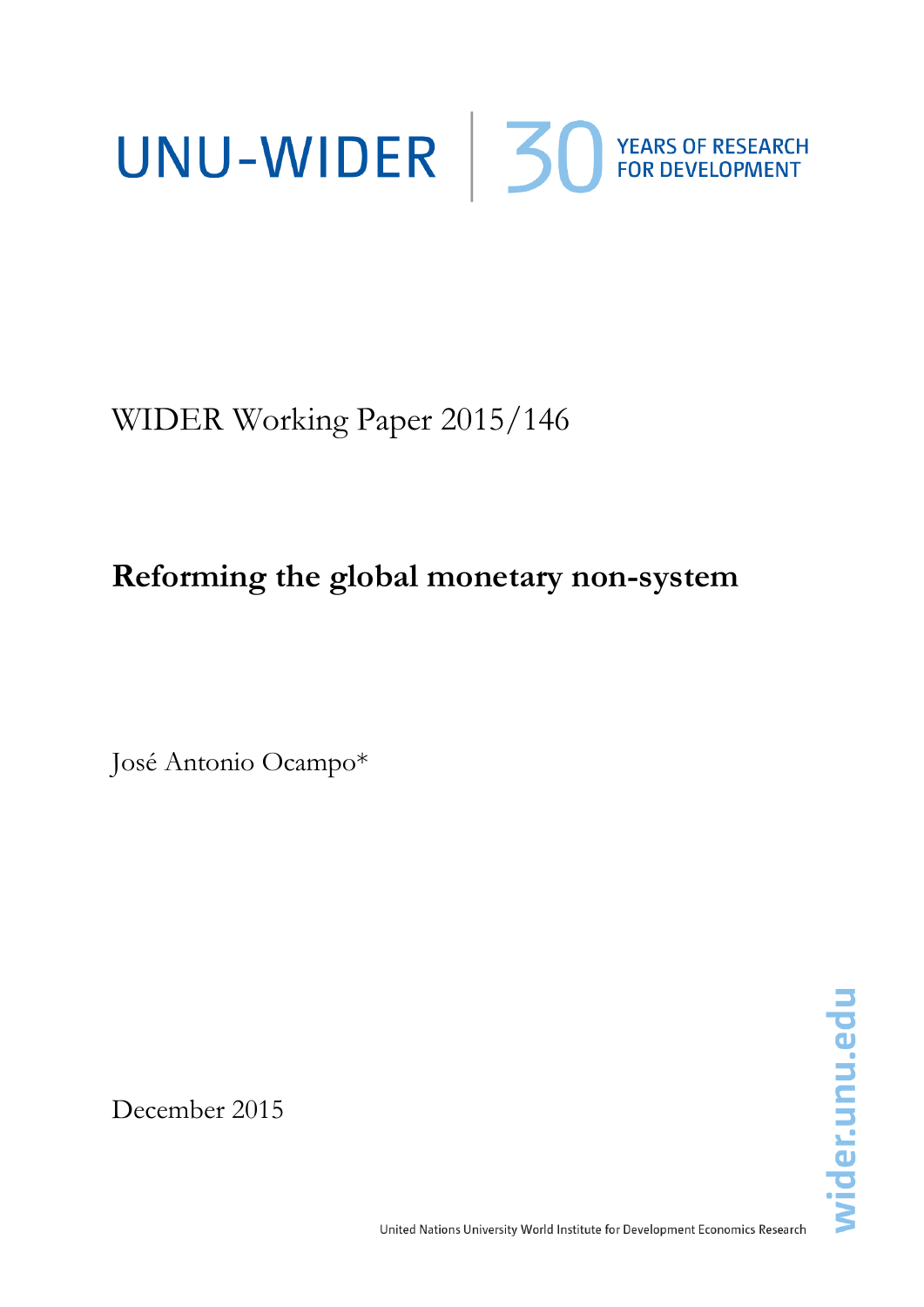**Abstract:** This paper proposes a comprehensive yet evolutionary reform of the global monetary *non-system* that evolved out of the breakdown of the original Bretton Woods arrangement in the early 1970s. It includes: (i) a global reserve system that mixes the multi-currency arrangement with an active use of the International Monetary Fund's Special Drawing Rights; (ii) stronger mechanisms of macroeconomic policy co-operation, including management of the exchange rate system and capital account regulations; (iii) additional automatic balance-of-payments financing facilities, and the complementary use of swap and regional arrangements; (iv) a multi-lateral sovereign debt workout mechanism; and (v) major reforms of the system's governance.

**Keywords:** reserve currencies, macroeconomic co-operation, balance-of-payments financing, sovereign debt workouts, global governance **JEL classification:** F02, F33, F36

**Acknowledgements:** This paper is the concluding chapter of a forthcoming book on the international monetary system prepared for the United Nations University World Institute for Development Economics Research (UNU-WIDER). I draw here from several of my recent writings on the subject that are quoted throughout the paper, including previous draft chapters of the book published by UNU-WIDER as working papers (WP2014/141, WP2015/011, WP2015/046, and WP2015/048) as well as from Ocampo (2015).

\*School of International and Public Affairs, Columbia University; ocampo.joseantonio@yahoo.com

This study has been prepared within the UNU-WIDER project '[Macro-Economic Management \(M-EM\)](https://www.wider.unu.edu/project/macro-economic-management-m-em)'.

Copyright © UNU-WIDER 2015

ISSN 1798-7237 ISBN 978-92-9256-035-5

Typescript prepared by Ayesha Chari for UNU-WIDER.

UNU-WIDER gratefully acknowledges the financial contributions to the research programme from the governments of Denmark, Finland, Sweden, and the United Kingdom.

The World Institute for Development Economics Research (WIDER) was established by the United Nations University (UNU) as its first research and training centre and started work in Helsinki, Finland in 1985. The Institute undertakes applied research and policy analysis on structural changes affecting the developing and transitional economies, provides a forum for the advocacy of policies leading to robust, equitable and environmentally sustainable growth, and promotes capacity strengthening and training in the field of economic and social policy-making. Work is carried out by staff researchers and visiting scholars in Helsinki and through networks of collaborating scholars and institutions around the world.

UNU-WIDER, Katajanokanlaituri 6 B, 00160 Helsinki, Finland, wider.unu.edu

The views expressed in this publication are those of the author(s). Publication does not imply endorsement by the Institute or the United Nations University, nor by the programme/project sponsors, of any of the views expressed.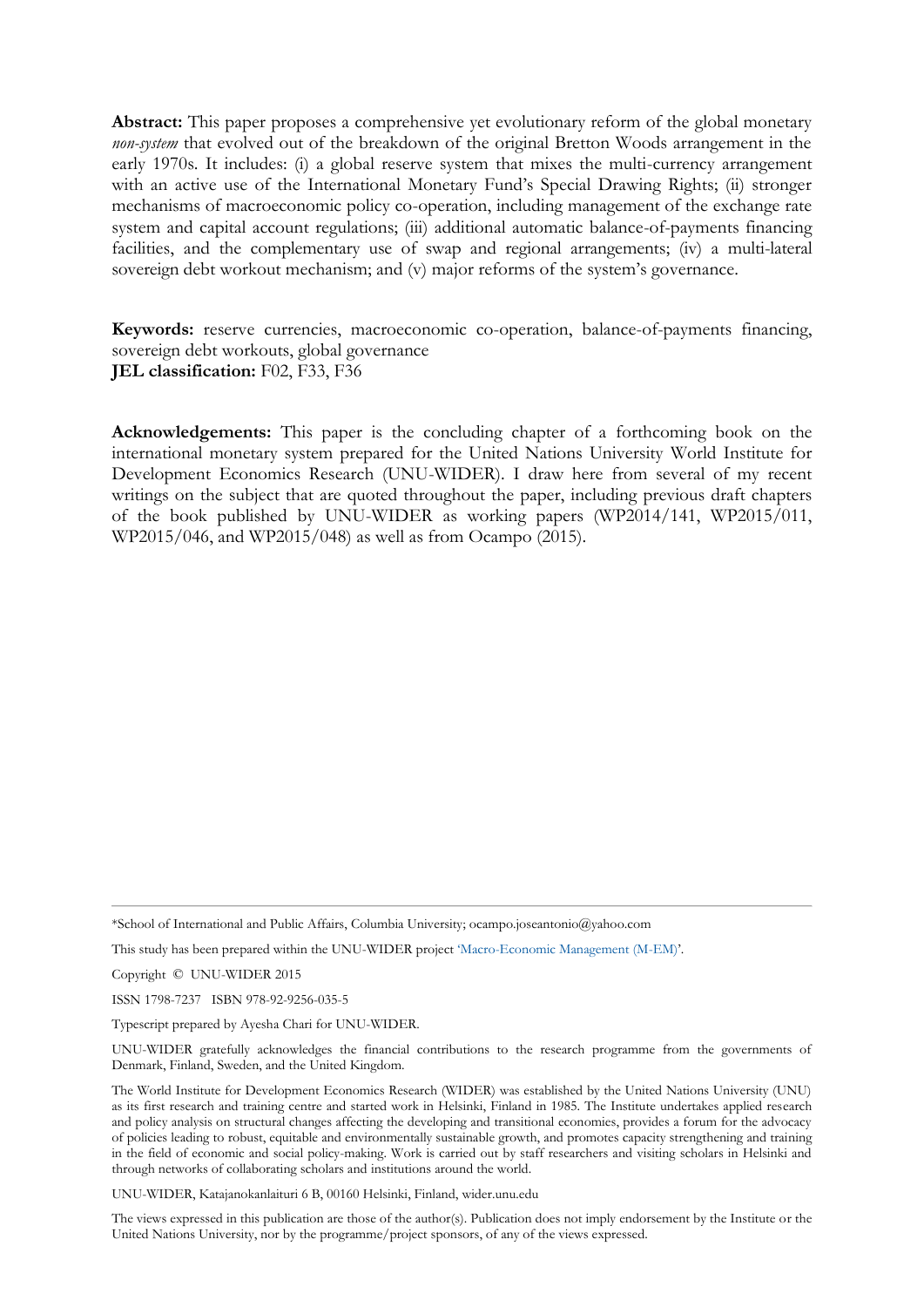#### **1 The major issues**

<u>.</u>

The recent North Atlantic financial crisis<sup>1</sup> showed how dysfunctional the current international monetary and financial architecture is for managing today's global economy, and led to calls to reform it. Similar calls were made after the sequence of crises of emerging economies of the late twentieth century that sparked in East Asia in 1997, $3$  but they led to at best marginal action. This time reforms of international financial regulation have been important but those of the international monetary system have been limited.

The need to strengthen financial regulation and supervision has indeed been a clear priority in recent years. Under the initiative of the Group of Twenty (G-20) and the co-ordination of the Financial Stability Forum, the re-regulation of finance has been going on at an unprecedented scale in the industrial world, despite being plagued by delays in implementation and political economy pressures to weaken reform efforts. The emerging economies had undergone similar processes after their own past financial crises during the last decades of the twentieth century.

Two remarkable weaknesses of (and thus absences from) the international financial reform agenda have been the links between domestic financial regulations and cross-border capital flows, and the limited initiatives to introduce better international sovereign debt workout mechanisms. As discussed later in this paper, both issues have been partly dealt with in recent years in the context of the International Monetary Fund (IMF) and, in that sense, as part of global monetary reform.

The international monetary architecture, the centre of attention of this paper, has not received similar attention. Such architecture includes the global reserve system (the way international liquidity is provided), the management of the macroeconomic linkages among different economies, and balance-of-payments crisis management. The second may be understood as involving at least three separate issues: the consistency in the way different national authorities (regional in the case of the monetary policy in the Eurozone) run their macroeconomic policies, the exchange rate system, and rules on cross-border payments and capital flows. The third includes, in turn, the availability of emergency balance-of-payments financing and debt workout mechanisms. All of these reforms should take into account the asymmetries that characterize the global economy, particularly the size of the economies and the way business cycles and capital account boom–bust cycles are transmitted to different economies. Last but not least, these reforms should be part of a broad effort to improve the governance to generate a more inclusive system.

Prior to the North Atlantic crisis, rising global imbalances had led to the 2006 IMF initiative to launch a multi-lateral consultation on this issue, which did not render any significant results. In turn, some voices were heard in the early phase of the crisis to reform the global monetary system. The most prominent were those of the Chinese central bank governor (Zhou 2009) and the Commission of Experts convened by the President of the United Nations (UN) General Assembly on Reform of the International Monetary and Financial System and chaired by Joseph E. Stiglitz (United Nations 2009). These have also not been followed up. So, the most significant trends since the crisis have been the largest issue of Special Drawing Rights (SDRs) in history,

<sup>&</sup>lt;sup>1</sup> I use this term rather than 'global financial crisis' because, although it had global repercussions, the financial crisis concentrated in the United States (US) and Western Europe.

<sup>&</sup>lt;sup>2</sup> This was accompanied by extensive academic debates. See, among others, Eatwell and Taylor (2002), Kenen (2001), and Ocampo et al. (2007).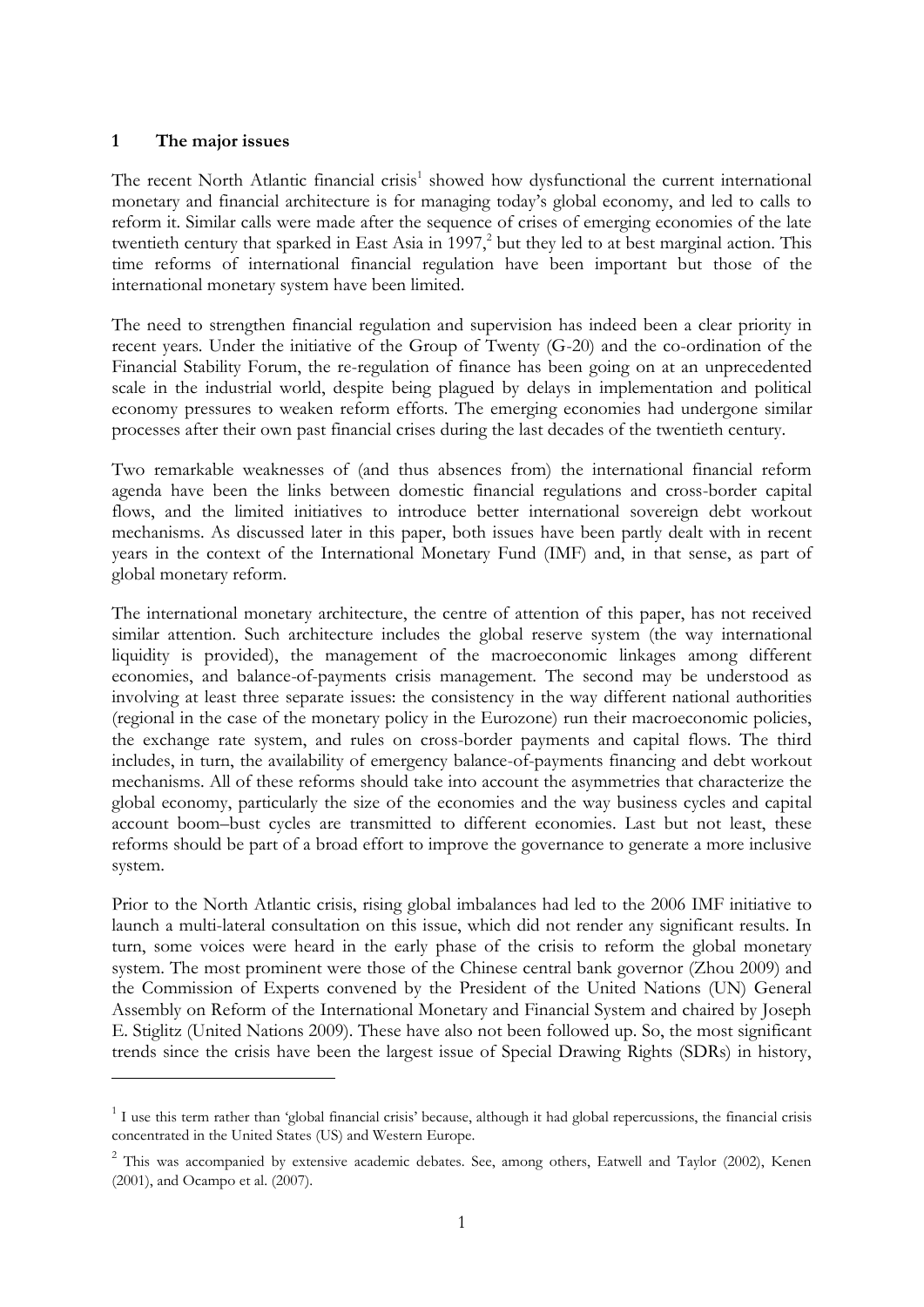the Mutual Assessment Process (MAP) launched by the G-20, the debates on capital account management that took place in the IMF Board in 2011 and 2012, and the debate on debt workouts that took place in the IMF Board in 2014 and in the UN in 2015.

Reforms of the international monetary system should obviously take into account the characteristics of the system that emerged at Bretton Woods and how it evolved in the seven long decades since then. Broadly speaking, it can be argued that the original Bretton Woods system had six distinctive features:

- A global reserve system based on a dual gold-dollar standard (gold exchange standard).
- A system of fixed exchange rates, but adjustable under 'fundamental disequilibria'.
- Convertibility for current account transactions, which would be achieved in a gradual way for countries that lacked it.
- The capacity of countries to manage capital flows to insulate them from speculative capital movements and, therefore, the absence of any commitment to capital account convertibility (or liberalization).
- Official balance-of-payments support, financed by quotas, but limited in size, as they were supposed to finance only current account deficits. No conditionality was initially associated with such support, but it was soon introduced, essentially of a macroeconomic character.
- Monitoring of policies of member countries through Article IV consultations, which were nonetheless weak vis-à-vis major countries—and thus lacked 'evenhandedness', to use current IMF terminology—and effectively no macroeconomic policy co-ordination or even consultation.

The system gradually evolved in several ways, particularly in increasing the magnitude of financing to partly manage balance-of-payments crises associated with capital outflows. However, the major reforms came with the unilateral decision by the United States (US) to abandon the first of these rules in 1971, the failure to agree and then apply a new system of exchange rate parities among major currencies, and the failure of the effort to create a new system in the Committee of Twenty negotiations that took place in 1972–74 (Williamson 1977). The system then evolved into what can be characterized by several authors as a 'non-system', the major features of which can be outlined as follows:

- A global reserve system essentially based on an inconvertible (fiduciary) dollar—which will be called here a 'fiduciary dollar standard'—but open in principle to competitive reserve currencies. This has been complemented by sporadic issues of SDRs, which were created in 1969, but which have played a very secondary role, in open contrast from the expectation then set in the IMF Articles of Agreement of 'making the special drawing right the principle reserve asset in the international monetary system' (Article VIII, Section 7; Article XXII).
- Freedom for each country to choose the exchange rate regime, as long as they avoid 'manipulating' their exchange rates, a term that has never been clearly defined, thus making this the clearest case of a non-system.
- Effective convertibility of the current account of most countries, which came late in many cases but finally achieved the objective of the original Bretton Woods agreement.
- A significant degree of capital account liberalization since the mid-1970s, although maintaining the capacity of countries to regulate capital flows, after a failed attempt to introduce capital account convertibility into the IMF Articles of Agreement in 1997.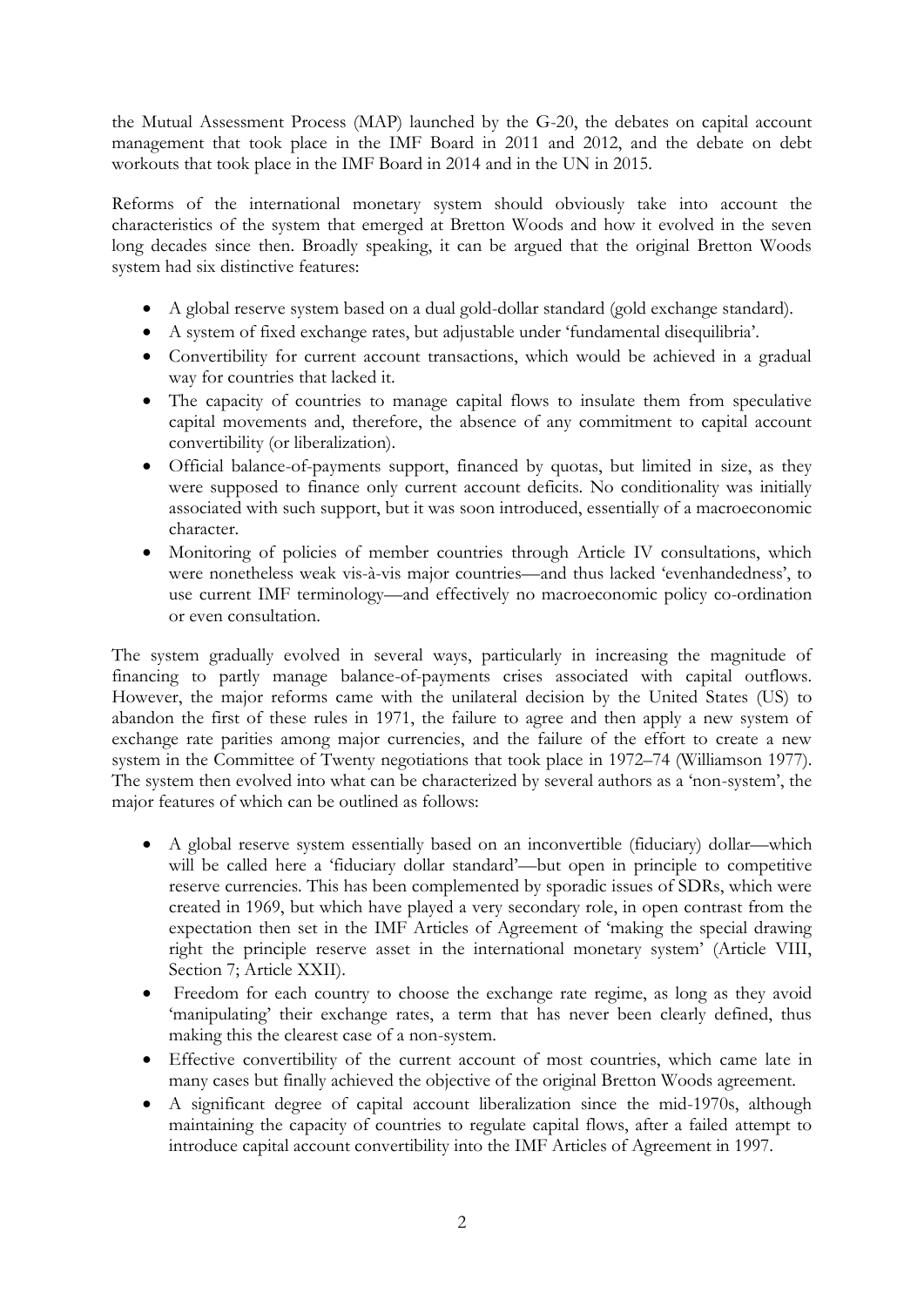- Step-by-step increase in the size of official balance-of-payments support, capturing the rising demands generated by capital account crises, and accompanied by increasing conditionality in the 1980s and 1990s, which moderated somewhat in the 2000s. The additional resources to finance larger programmes have come from a mix of quota increases and 'arrangements to borrow'; the latter system effectively broke down during the recent crisis, and has been succeeded by a series of bi-lateral agreements between the IMF and individual countries, which now include some emerging economies.
- Ineffective surveillance (as in the past) and limited macroeconomic policy co-ordination, which essentially takes place outside the IMF, in the G-7 and now in the G-20, although in the latter case with IMF support.

This paper reviews how to reform this global monetary *non-system* in what could be characterized as a comprehensive yet evolutionary reform. The next section looks at the global reserve system. This is followed in Section 3 by an analysis of the interlinked issues of macroeconomic policy cooperation, the exchange rate system, and capital account regulations. Section 4 takes a look at the two major crisis resolution issues: balance-of-payments financing and debt workouts. The final section looks at the governance of the system. Throughout the analysis, the particular issues associated with emerging and developing countries are underscored.

### **2 Reforming the global reserve system**

The basic deficiencies of the current global reserve system are associated with three problems that were identified in a sequential way in the policy debate.<sup>3</sup> The first, underscored by Keynes (1969), is *recessionary bias*<sup>4</sup> generated by the asymmetric burden of adjustment to payments imbalances between deficit and surplus countries: whereas the former must adjust, particularly when financing dries out during crises, surplus countries do not face a similar pressure to correct their imbalances.

The second problem is associated with the use of a *national* currency as the major *global* currency. It was formulated in the 1960s by Triffin (1961, 1968) and it is thus widely known as the *Triffin dilemma*. The essential problem is that the provision of international liquidity requires that the country supplying the reserve currency run balance-of-payments deficits, a fact that may erode the confidence in that currency. Its major manifestation since the collapse of the original Bretton Woods arrangement has been the alternation of periods in which the US runs increasing current account deficits with others in which such deficits tend to be corrected, a cycle that is accompanied by significant variations in the real exchange rate of the US dollar. This implies, of course, that the currency at the centre of the system has an unstable value.

Having a fiduciary currency at the centre of the system also implies that world economy is hostage to the monetary policy of the main reserve issuing country, which is generally adopted with no regard to its international repercussions. This has obvious global implications. In the words of Padoa-Schioppa (2011: 64), 'the stability requirements of the system as a whole are inconsistent with the pursuit of economic and monetary policy forged solely on the basis of domestic rationales in all monetary regimes devoid of some form of supranationality.' There is also the risk that the 'growing demand for safe (Treasury) assets would led to indebtedness,

<u>.</u>

 $3$  A fuller discussion of these issues can be found in Ocampo (2014).

<sup>&</sup>lt;sup>4</sup> I prefer this term to 'deflationary', which is generally used in debates on this issue, as this pressure is more likely to be reflected today in world economic activity than in price deflation.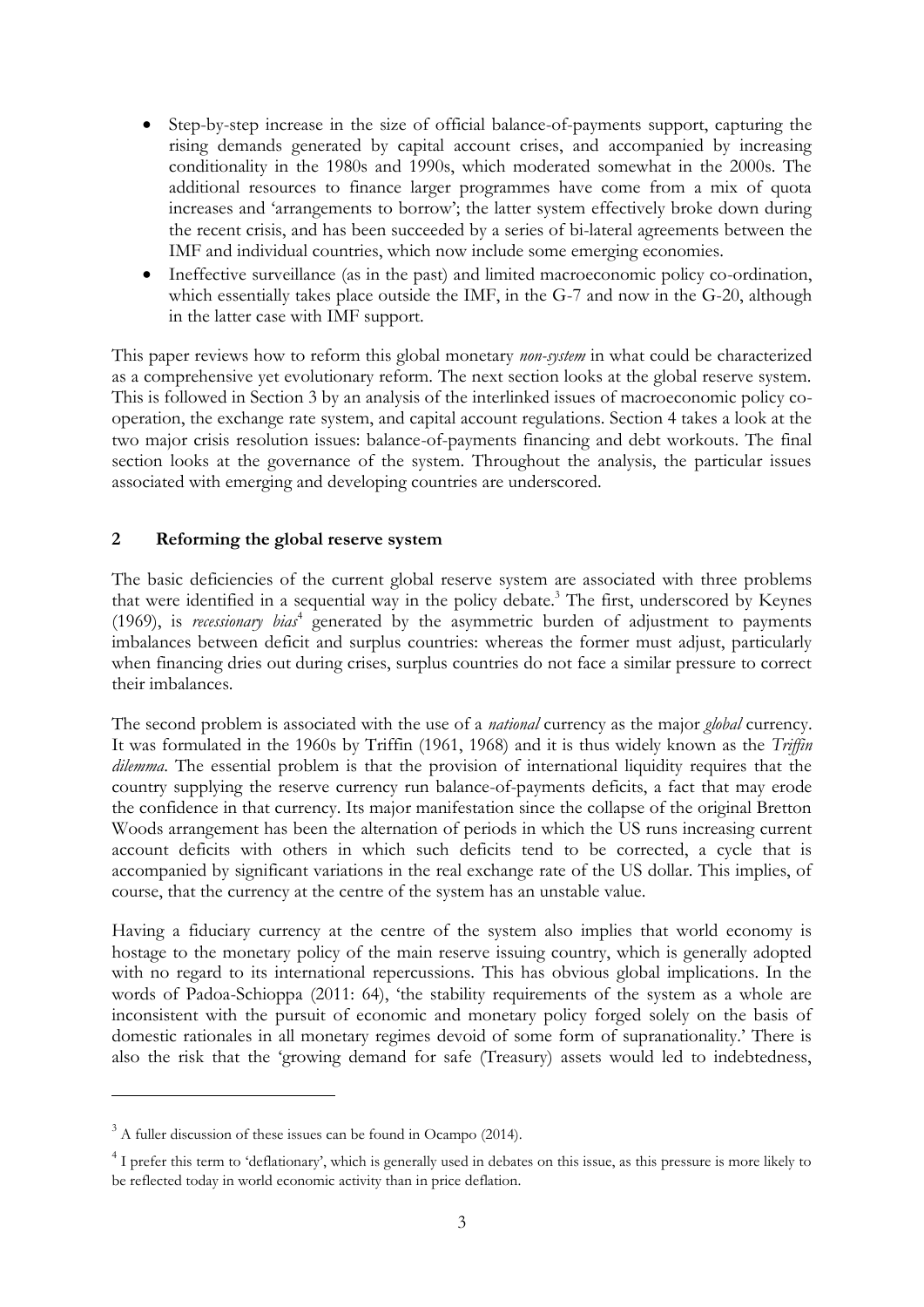which in time could undermine the confidence that is the basis for its reserve asset status' (Mateos y Lagos et al. 2011: 94). However, although this is a potential problem, the dollar has continued to be the dominant reserve currency.

The third flaw of the system is the *inequity bias* generated by the need of emerging and developing countries to 'self-insure' against strong boom–bust cycles of global finance through building up a large amount of foreign exchange reserves; this increases the policy space they have to undertake counter-cyclical macroeconomic policies during 'sudden stops' in external financing. Since foreign exchange reserves are invested in safe industrial countries assets, and particularly US government securities, reserve accumulation by these countries is nothing other than lending to rich countries at low interest rates. This is what generates the inequity of the system. Furthermore, beyond the rationale for self-insurance at the level of individual countries, reserve accumulation can generate 'fallacy of composition' effects, as it would strengthen the current account of emerging economies, thus contributing to the generation of global imbalances. So, this inequity contributes to the potential instability of the system.

There are potentially many ways to reform this system. The most ambitious would be to go to back to Keynes' proposal for an International Clearing Union or to create a global reserve bank that could issue a new supranational reserve currency.<sup>5</sup> However, negotiating the creation of a new global institution or a supranational currency would be quite a difficult task. So, there are essentially two possible reform paths. The first and, in a sense, inertial solution would be to let the system evolve into what it potentially already is: a multi-currency arrangement. The second would be to fully exploit the potential role of the SDRs, gradually approaching the aspirations of the 1969 reform of the IMF Articles of Agreement. In practice, these two alternatives can be mixed, and such a combination may be politically more acceptable for the issuers of reserve currencies, particularly for the US.

As already indicated, under the current system other currencies can compete with the dollar as international means of payments and reserve assets. However, this competition has been relatively weak. According to IMF data on the composition of allocated foreign exchange reserves, in mid-2015, 63.8 per cent were held in US dollars, 20.5 per cent in euros, 4.7 per cent in British pounds, 3.8 per cent in Japanese yen, and 7.2 per cent in other currencies. There have been important changes in the shares of the US dollar and the euro, largely associated with variation in the dollar/euro exchange rate. Since the outbreak of the global financial crisis, there has been a rise in the share of other currencies, from about 2 per cent in 2007 to the said 7.2 per cent in mid-2015. On top of that, over 80 per cent of foreign exchange transactions are managed in US dollars. The recent crisis has thus clearly shown that the 'network externalities' in the use of money continue to favour the US dollar, and that in today's world there is no alternative for the market for US Treasury securities in terms of liquidity and depth.

This is consistent with several recent evaluations of the role of alternative currencies. The euro has continued to be the secondary global reserve currency, showing resilience in this regard despite the deepening of the Eurozone crisis in 2011–12. On the other hand, for several years China has adopted a policy of internationalization of the renminbi, which includes the creation of swap arrangements with several central banks, allowing some payments of Chinese exports to be made in that currency, and using Hong Kong and London as major centres for renminbi transactions. The recent inclusion of the Chinese currency in the SDR basket is a recognition to its growing role as a reserve currency (IMF 2015b), but the possibility of a larger role for the

-

<sup>5</sup> On these proposals, see D'Arista (1999), Stiglitz (2006: chapter 9), and Lin (2013: Part IV).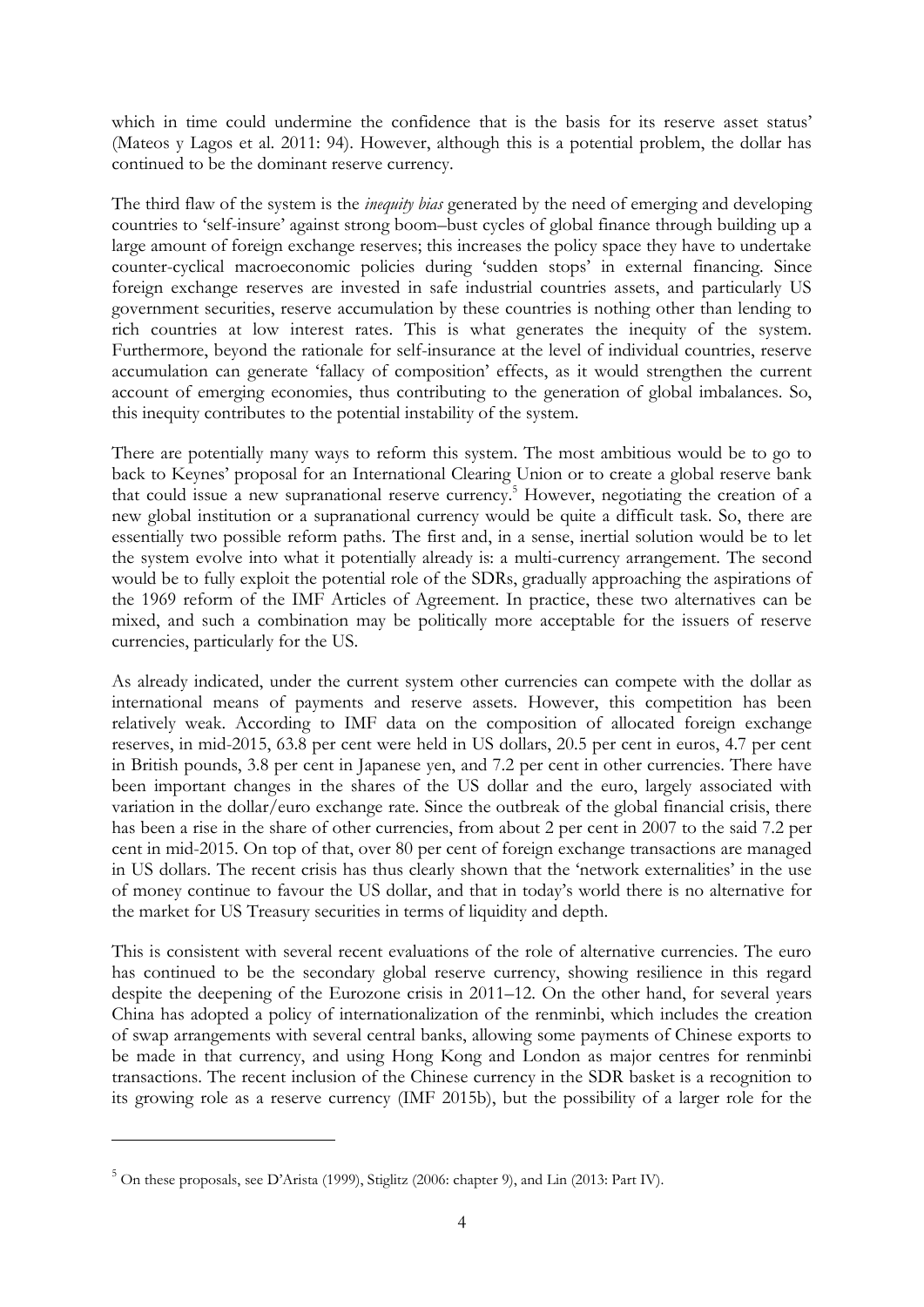renminbi depends on several conditions that can only materialize in the long-term: deep and liquid domestic financial markets, and a liberalization of financial and foreign exchange markets that Chinese authorities have adopted in a gradual way, as they generate major macroeconomic policy challenges (Yu 2012).

The basic advantage of a multi-currency arrangement is that it allows reserve holders to diversify the composition of their foreign exchange reserve assets, and thus to counteract the instability that characterizes all individual currencies under the current system. However, exchange rate flexibility among alternative reserve currencies would be both an advantage but also a potential risk. The first feature would make the system more resilient than the fixed gold–dollar parity that led to the collapse of the original Bretton Woods arrangement. However, if central banks around the world actively substitute currencies to enjoy the benefits of diversification, this could increase exchange rate volatility among major reserve currencies. This indicates that a multi-currency arrangement can be complementary to a more active use of the SDRs, as an IMF 'substitution account' can be created where central banks can substitute SDRs with the reserves in currencies they do not want to hold. This proposal was suggested for the first time in the 1970s to manage the instability of the US dollar, but it was not adopted because of the complexities involved in determining who would bear the potential costs of such a mechanism.

However, aside from diversification to manage the instability of the US dollar exchange rate, a multi-currency arrangement would not address any of the other deficiencies of the current system. The benefits from the reserve currency status would still be captured by industrial countries and gradually by China. It would not solve the recessionary bias of the current system, nor would it reduce the demand of emerging and developing countries for self-insurance. Finally, in the light of the growing demand for reserves, the dominance of the US dollar could worsen the net external liability position of the US and associated problems highlighted by the Triffin dilemma.

The second reform route would enhance the role of the only truly global reserve asset that the world has created: the SDRs. The rationale for doing so today is quite different from that when this asset was created in the 1960s. The issue of potential inadequate provision of international liquidity which had been at the centre of post-war debates is clearly not important today, but the world still needs (to use the terminology of the 1960s) a less 'erratic' and 'capricious' system for providing global reserves, and particularly one that is not hostage to the macroeconomic policies and balance-of-payments of the US.

Under current rules, the IMF makes allocations of SDRs on the basis of a long-term need for a global character, and with the purpose of supplementing existing reserve assets. So far there have been four general SDR allocations: in 1970–72, 1979–81, 1997, and 2009; the third was only effective when the Fourth Amendment of the IMF Articles of Agreement (of which it was a part) was approved by the US Congress in 2009. Allocations are made according to IMF country quotas, and therefore they are much larger for high-income countries. The share of high-income countries has gradually declined over time, but still was over 60 per cent in the joint 2009 allocations. Middle-income countries have increased their share, whereas that of low-income countries has actually declined (see Table 2 in Ocampo 2014).

SDRs are defined by the IMF as 'international reserve asset(s)' (IMF 2015c). However, under the current rules, countries have to pay interest on allocations of SDRs, but receive interest on holdings. In this sense, SDRs are peculiarly both an asset and a liability. Moreover, since countries that use them make net interest payments to the IMF, they should perhaps be considered as a credit line that can be used unconditionally by the holder—that is, an unconditional overdraft facility. This is, of course, a legacy of the debates of the 1960s, when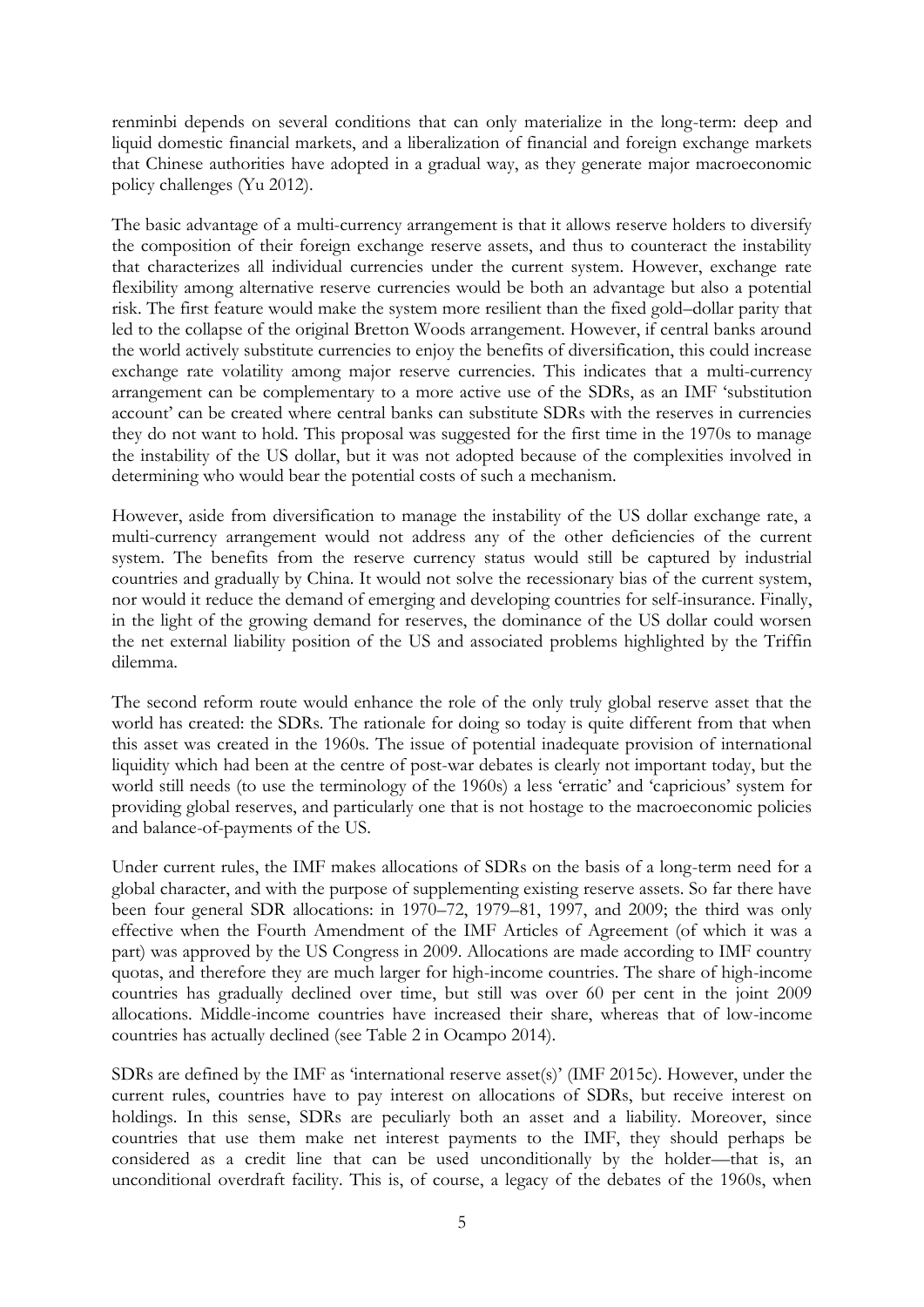France in particular, against the view of most countries (including the US), opposed the idea of creating a pure reserve asset (Solomon 1977: chapter 8). Use of SDR allocations is quite active and works rather smoothly, with not only developing countries making frequent use of them but also industrial countries at different critical conjunctures (Erten and Ocampo 2013).

A more active use of this instrument should preferably make SDR allocations in a countercyclical way (Camdessus 2000; Ocampo 2002; United Nations 1999) but simultaneously guarantee that the supply of SDRs reflects the additional global demand for reserves (United Nations 2009: chapter 5). Most estimates indicate that average allocations for the equivalent of USD200-300 billion a year would be reasonable,<sup>6</sup> but even this size of allocation would only increase the share of SDRs in non-gold reserves to just over one-tenth in the 2020s, indicating that allocations would still largely complement other reserve assets.

Even a moderate move in this direction would go a long way to reduce the three major problems of the current system. First, the associated seignorage would accrue to all IMF members. Second, by issuing SDRs in a counter-cyclical way, it can contribute to reducing the recessionary bias associated with the asymmetric adjustments of surplus versus deficit countries. Third, SDR allocations could reduce the need for precautionary reserve accumulation by developing countries, and would represent a lower cost of building self-protection rather than accumulating international reserves through borrowing or building up current account surpluses.

The most important reform, in any case, would be to make *all* IMF lending and in fact all IMF operations with SDRs, thus making global monetary creation similar to how central banks create domestic money. This idea was suggested by the IMF economist Jacques Polak (1979) three decades ago. According to his proposal, IMF lending during crises would create new SDRs, but such SDRs would be automatically destroyed once such loans are paid for. The alternative I have suggested for some time is to treat the SDRs not used by countries as deposits in (or lending to) the IMF that could then be used by the institution to lend to countries in need (Ocampo 2010). Either of these proposals would involve eliminating the division between what are called the 'general resources' and the SDR accounts (Polak 2005: Part II).

The use of SDRs to finance IMF programmes would help consolidate the reforms of the credit lines that have been introduced during the recent financial crisis, particularly the creation of contingency credit lines (especially the Flexible Credit Line, FCL, and the use for contingency purpose of other lines such as standby facilities), the much larger levels of financing relative to quotas, and the reforms of facilities for low-income countries (see Section 4.1). It would eliminate the need for the IMF to get financing from its members in the form of 'arrangements to borrow' or bi-lateral credit lines that have been actively used after the North Atlantic crisis. In fact, it would also eliminate the need to make additional contribution to the IMF through quota increases as well as the need of the IMF to manage multiple currencies, most of which are useless for its main operations. Quotas would still have to be agreed to determine the size of access to IMF facilities as well as voting rights. In any case, for this reform to reduce the demand for self-insurance, it is essential that the size of IMF credit lines, their conditionality, and the stigma associated with borrowing from this institution be corrected.

Following the discussions of the 1960s and early 1970s, there are also ways of including a 'development link' in SDR allocations and in the way they are used by the international community. One mechanism would be to include the demand for reserves as a criterion in SDR allocation. A simple solution, suggested by Williamson (2010), would be to allocate a certain

-

<sup>&</sup>lt;sup>6</sup> See a survey of different estimates in Erten and Ocampo (2013).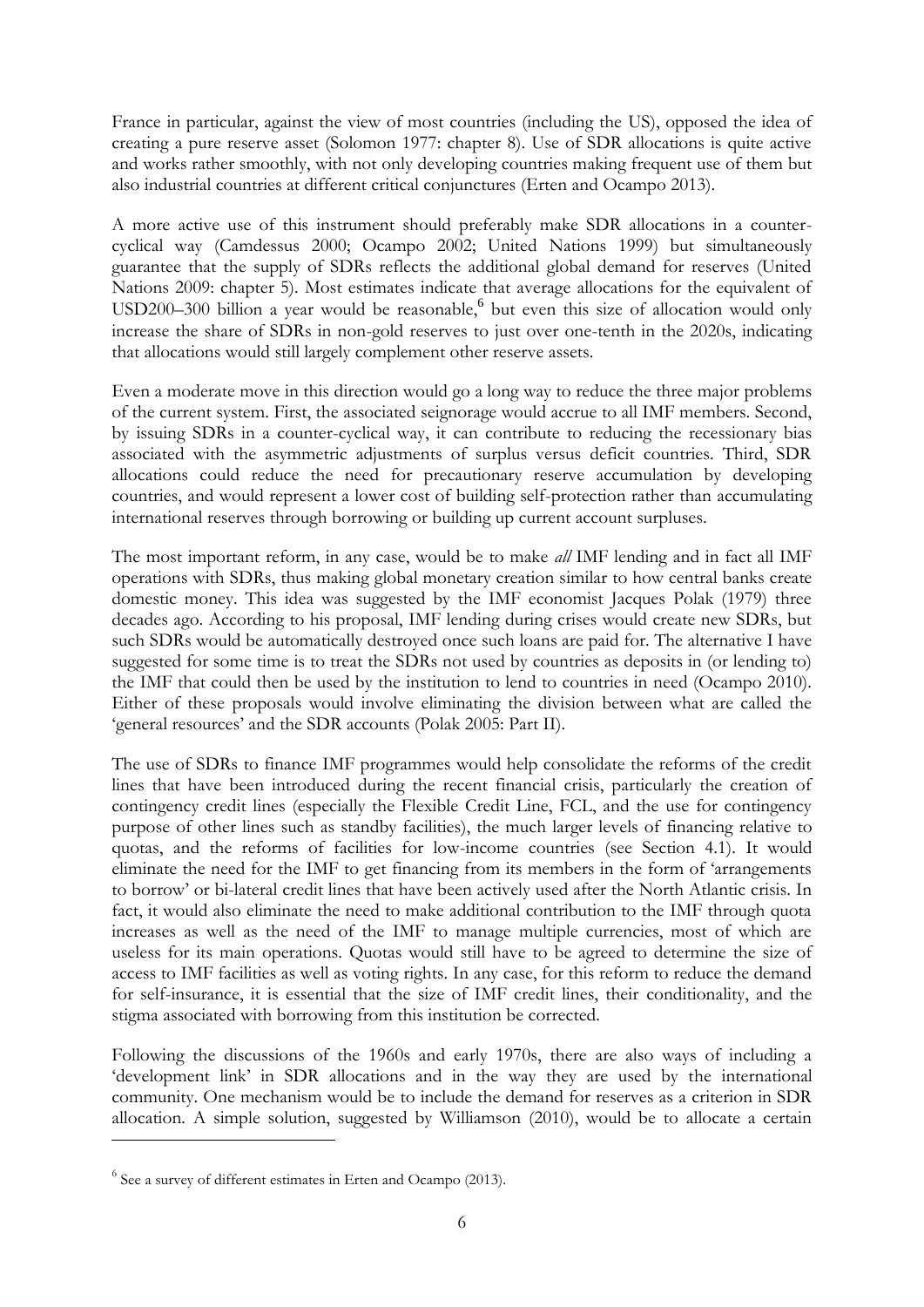proportion to developing countries (say around 80 per cent), and then assign the shares of the allocation among developing and industrial countries, respectively, according to IMF quotas. Another would be to design mechanisms by which unutilized SDRs are used to provide or leverage financing for development, for example by allowing unused SDRs to be used to buy bonds from multi-lateral development banks or institutions that provide global public goods (such as climate mitigation and adaptation) (United Nations 2009).

Allocation rules could also be made to help correct the asymmetry between surplus and deficit countries. For example, countries with large surpluses and/or excessive reserves could be penalized by suspending their right to receive SDR allocations.<sup>7</sup> Of course, the definition of 'excessive reserves' would have to take into account the exceptional demand in developing countries for reserves.

Some analysts have suggested that a reform along these lines would require an increasing demand for SDRs, which can only come from its transformation into an asset held by the private sector (Cooper 2010; Eichengreen 2007; Padoa**-**Schioppa 2011). However, such private use of SDRs could generate problems of its own, particularly speculative changes in the demand for this global reserve asset. The reform of the system would also face strong opposition by the US. For these reasons, it may be better to think of a mixed system in which national or regional currencies continue to play the major role in private transactions, and the SDR performs the functions of reserve asset and medium of exchange in transactions among central banks. This would continue to require that SDRs be converted into other global currencies for central banks to intervene in the foreign exchange markets. Some private use could be partially allowed, for example by allowing deposits by financial institutions in central banks (either reserve requirements or excess reserves) to be held in SDRs.

As already pointed, under a system that mixes SDRs with a multi-currency arrangement, a substitution account should be created, allowing central banks to substitute SDRs with the holdings of specific reserve assets. This alternative was suggested by Bergsten (2007) before the crisis, going back to proposals that have been made since the 1970s. This instrument could also be seen as a transition mechanism of an ambitious reform effort (Kenen 2010b). An essential issue is how to distribute the potential costs of this mechanism, the problem that blocked its adoption three decades ago. However, these costs are not necessarily very high. Simulations by Kenen (2010a) based on historical data for 1995–2008 indicate that these costs would have been small during that period.

The most desirable reform would involve, therefore, counter-cyclical *allocations* of SDRs that help fund counter-cyclical IMF *financing*. It would also involve designing criteria for SDR allocations that take into account the very different demand for reserves by industrial versus developing countries. The introduction of a substitution account would in fact make this system complementary to a multi-currency system, which would make the reforms more attractive for the US. This mix is probably the best practical option for moving forward.

-

 $^7$  The discussions of the early 1970s are illustrative in this regard. At the time, the US backed a 'reserve indicator' system, under which each IMF member would have been assigned a target level of reserves and forced to adjust to keep reserves around that target.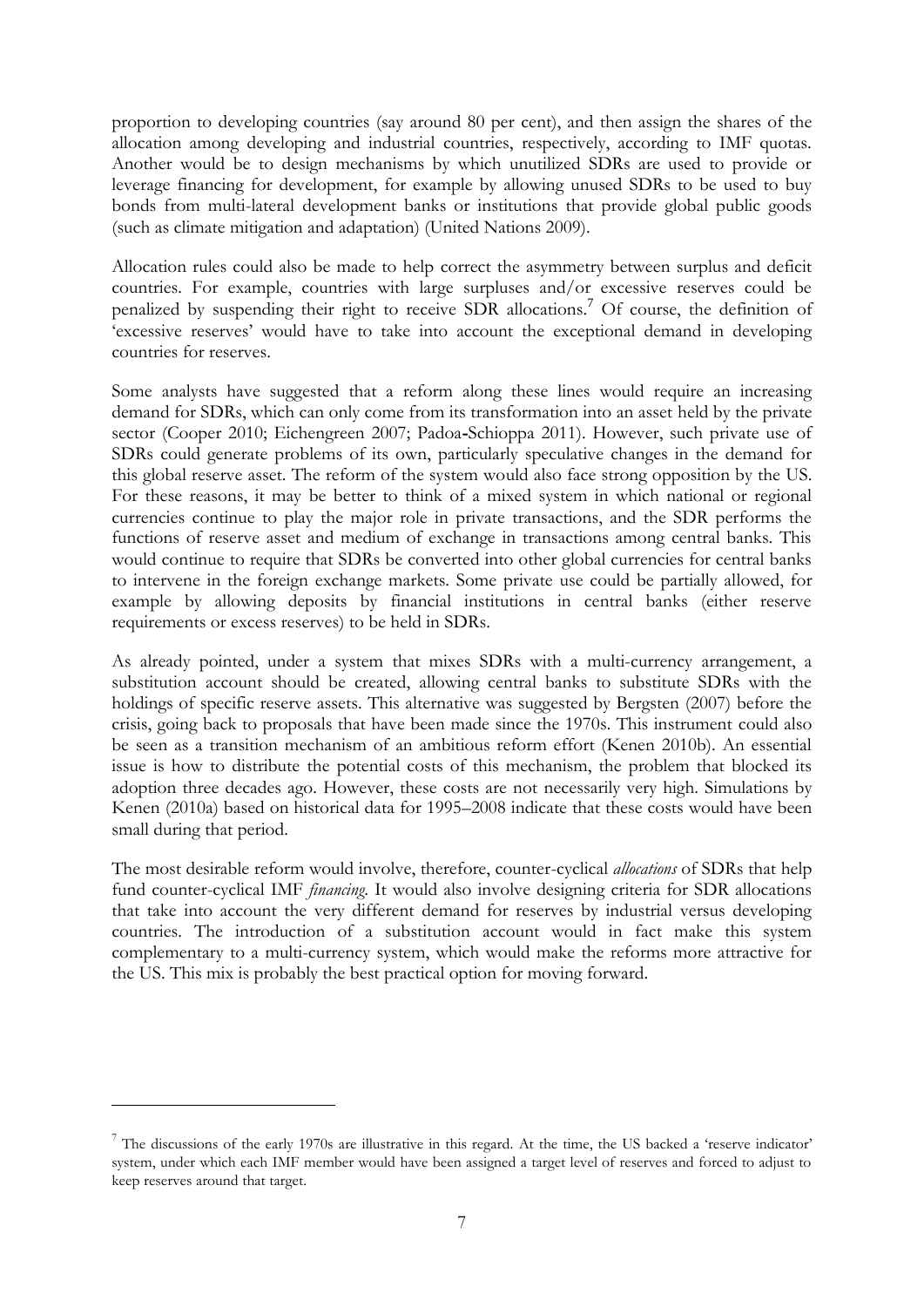#### **3 Macroeconomic co-operation**

<u>.</u>

#### **3.1 Macroeconomic co-operation to correct global imbalances**

The main challenges of macroeconomic policy co-ordination are managing global imbalances. There were significant concerns with rising global imbalances prior to the crisis and escalating US net liabilities vis-à-vis the rest of the world. In these trends, although some saw important the implications for global financial stability, few saw a significant problem in the global monetary system as such;<sup>8</sup> some even saw it turning into a stable 'Second Bretton Woods' (Dooley et al. 2003).

Global imbalances reflect both structural as well as short-term phenomena. The strong pressure for the US to run persistent deficits is, of course, the main structural factor, and it is related at least in part to the Triffin dilemma. The surplus in oil-exporting countries is another structural feature, although it also has a largely cyclical dimension. Other structural phenomena are the surpluses in East Asia, including Japan, which are associated, at least in part, to their high savings rates. One of its major sources, the undervaluation of the Chinese renminbi, had a policy origin but has been largely (or fully) corrected.<sup>9</sup>

The asymmetric adjustments of deficit and surplus economies that characterize the global monetary system have been clearly at work and represent the most important phenomenon after the outbreak of the North Atlantic financial crisis, notably within the Eurozone. On the other hand, non-oil emerging economies were flooded with capital, which generated strong appreciation and rising deficits in several of them. In due time, particularly with the downward correction in commodity prices, several economies started to experience capital outflows, exchange rate depreciation, and, in some cases, recession. This is, in short, a reflection of the pro-cyclical boom–bust cycles that emerging and developing countries experience under the current global financial order.

Overall, therefore, through the evolution of payment imbalances since the Asian crisis, we see at work several features (deficiencies) of the international monetary system: the Triffin dilemma, the asymmetric pressures on deficit versus surplus countries to adjust, and pro-cyclical capital flows to emerging/developing countries. A fourth phenomenon is also at work: the cyclical demand for recycling of the surpluses in oil-exporting countries during periods of high oil prices.

To manage these complex issues, the world counts on insufficiently developed mechanisms of macroeconomic policy dialogue and co-operation. The IMF is the major instrument of cooperation of a multi-lateral character, but most co-operation over decades has taken place outside the IMF and has not been particularly effective. This continued to be so during the crisis, when the G-20 decided in Pittsburgh in September 2009 meeting to self-designate itself as 'the premier forum for our international economic co-operation'. It is complemented by the informal co-ordination among central banks of major developed countries, which has been critical since the outbreak of the subprime crisis in the US in 2007. Macroeconomic co-operation has thus taken place predominantly through the mechanisms of what I have called 'elite multi-lateralism'

<sup>&</sup>lt;sup>8</sup> My contributions and those of my then colleagues at the United Nations were some of the few inputs that tied these problems to the instability and inequities of the global reserve system. See Ocampo et al. (2007: chapter 4), which was based on a previous UN report (United Nations 2005). Another important exception is the study by Stiglitz (2006: chapter 9).

<sup>&</sup>lt;sup>9</sup> This is partly due to nominal appreciation but even more to relative wage movements, which are not generally captured in traditional estimations of real exchange rates.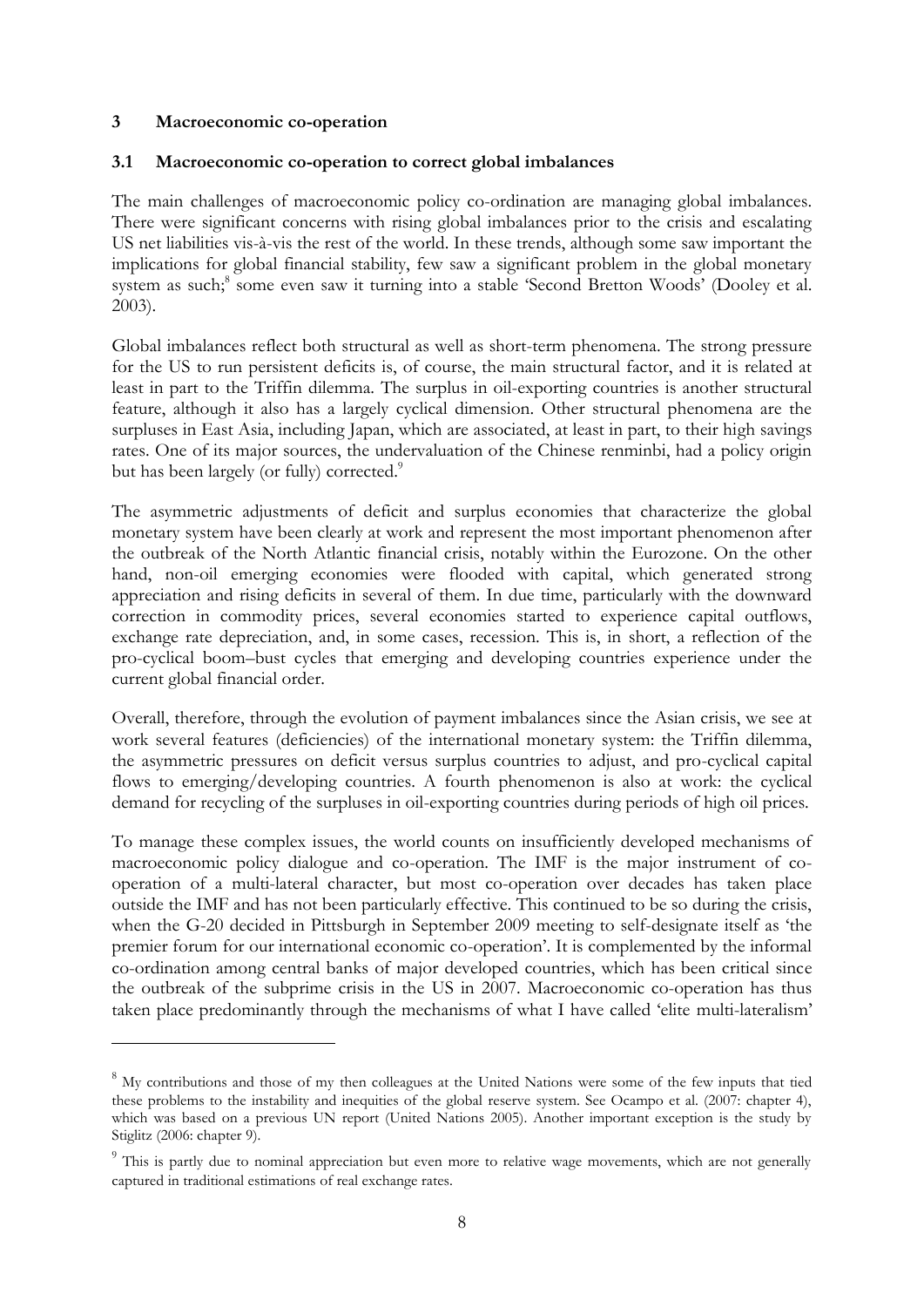(Ocampo 2011) rather than through the formal multi-lateral organization that the world has created for that purpose.

G-20 co-operation was very successful in the initial phase of the crisis, when it assumed the form of a 'Keynesian consensus', particularly in averting a new Great Depression. However, in relation to fiscal policies, the consensus broke down in the June 2010 G-20 Toronto meeting, when it became clear that there was a deep division between countries that continued to defend expansionary policies to face the weakness of aggregate demand and those that placed the priority on public sector debt sustainability. The consensus on monetary policy has been more persistent, except for the temporary lapse of the European Central Bank, which partly reversed its monetary stimulus in 2011. The need for continued monetary stimulus in the advanced economies has generated a major disequilibrium vis-à-vis emerging economies, as reflected in a new financial boom, which in turn generated the strong exchange rate pressures faced by these economies—a 'currency war', to use the term then coined by the then Brazilian Finance Minister Guido Mantega.

The MAP launched in Pittsburgh in 2009 is the major instrument of G-20 macroeconomic policy co-operation. In 2011, this led to an agreement that 'the persistently large imbalances that require policy action' are: '(i) public debt and fiscal deficits; and private savings and private debt (ii) and the external imbalances composed of the trade balance and net investment income flows and transfers, taking due consideration of exchange rate, fiscal, monetary, and other policies' (Group of Twenty 2011a). This was followed by the determination of the indicative guidelines against which each of the indicators would be assessed, explicitly 'not targets' but 'reference values' that determine which countries would be subject to an in-depth review (Group of Twenty 2011b).

In practice, the main technical support is provided by the IMF, which was asked 'to assess the coherence, consistency, and mutual compatibility of G-20 members' policy frameworks' and involves three different activities: assessing the submissions of individual countries, aggregating them to assess their mutual consistency, and making policy recommendations (IMF 2011c). This is combined with proper IMF activity, the strengthening of surveillance, both multi-lateral and bi-lateral. This includes the Consolidated Multilateral Surveillance Report, the Spillover Reports for the 'systemic 5' (US, United Kingdom, Eurozone, Japan, and China), and the External Sector Reports assessing global imbalances. The External Sector Report, issued for the first time in 2012 (IMF 2012b; see the most recent edition, IMF 2015a), considers, aside from exchange rates, a detailed examination of current accounts, reserves, capital flows, and external balance sheets. In turn, the major instrument of bi-lateral surveillance continues to be Article IV Consultations. Its major changes are the more in-depth consideration of financial issues, and theoretically more 'candid' assessments, particularly for major economies. This was in part a response to the analysis of the IMF's Independent Evaluation Office according to which the lack of strong assessments of major developed countries was a major flaw of the IMF in the run up to the crisis (IMF-IEO 2011). In 2010 it was also decided that 25 jurisdictions with systemically important financial sectors must be subject to Financial Sector Assessment Programs (FSAPs).

It is quite clear that the world has never developed an elaborate system of surveillance and macroeconomic policy dialogue such as the one put in place since the North Atlantic financial crisis. It is also true that there has been an improvement in evenhandedness in the treatment of different IMF members, and in fact the more systemic economies are now subject to particular attention. Whether there is 'traction' in this process, to use again a typical IMF term, and particularly in relation to major economies, is of course the major question. The system that has been put in place continues to rely essentially on a mix of stronger surveillance and peer pressure. However, such forces continue to be weak forces, as reflected in the limited effect that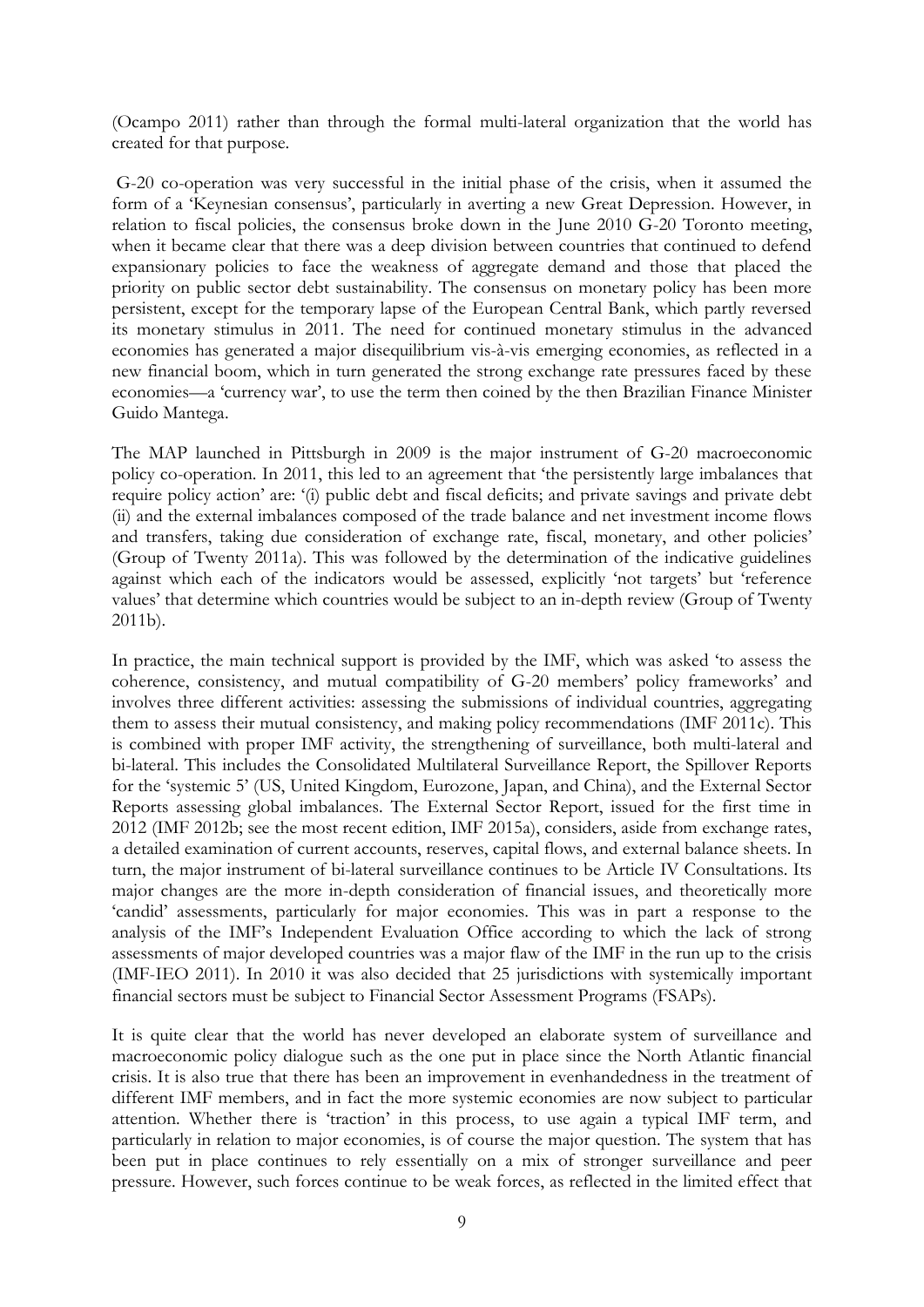IMF views have had on the policies of individual countries or regions, which is evident from the incapacity to moderate fiscal austerity in the Eurozone or the limited practical attention to the spillovers generated by the expansionary monetary policies of developed countries on emerging markets. So, at a future stage, it may be essential to move to a more specific target for specific macroeconomic indicators. This is what I suggest in Section 3.2 in relation to the exchange rate.

# **3.2 The exchange rate non-system**

Exchange rate stability was seen as an essential element of the Bretton Woods arrangement. This objective was explicitly incorporated into the IMF Articles of Agreement, as it was also seen as crucial for guaranteeing another purpose of the IMF, 'to facilitate the expansion and balanced growth of international trade'. The system of fixed but adjustable pegs worked well for more than a quarter century, with some flexibilities. The system included the principle that modifications of the exchange rate parities would have to be subject to consultation, but this never worked in practice.

The major problem after the breakdown of the original arrangement in the early 1970s is that it was followed by a non-system, as all countries are essentially free to choose any exchange rate regime they prefer. The only constraint, according to Article IV of the Agreement is that countries should 'avoid manipulating exchange rates or the international monetary system in order to prevent effective balance of payments adjustment or to gain an unfair competitive advantage over other members'. This is also the focus of the June 2007 decision on bi-lateral surveillance, which replaced the 1977 decision on surveillance of exchange rate policies that had been adopted after the collapse of the Bretton Woods arrangement. The essential problem is that the IMF has failed to determine what 'manipulation' means.

The centrality of exchange rates is derived for their effects on international trade, but also their central role in correcting payments imbalances. Of course, exchange rate movements may reflect divergence in other macroeconomic policies rather than in exchange rate policies as such. In relation to the first issue, a major concern is that there is no mechanism linking world trade and exchange rate rules. Some have suggested that exchange rate issues should be brought into the World Trade Organization's (WTO) dispute settlement mechanism (Matoo and Subramanian 2008). However, this may end up weakening one of the few successful mechanisms of enforcing international agreements. This decision would also leave aside the fact that exchange rates have many other macroeconomic determinants and dimensions, notably their role in financial transactions, which is essentially why they should be under IMF jurisdiction and be part of broader mechanisms of macroeconomic policy co-ordination.

In relation to other objectives, the exchange rate non-system has also failed to meet two additional objectives set out in the IMF Articles of Agreement: to 'lessen the degree of disequilibrium in the international balance of payments' and 'to promote exchange stability'. One basic reason for this is that exchange rate movements are essentially determined in the contemporary world by financial flows, which may follow boom–bust patterns with little relation to 'macroeconomic fundamentals. In turn, there is a significant level of 'excess volatility' of exchange rate movements since the North Atlantic financial crisis, including the most important bi-lateral exchange rate, that between the two major reserve currencies. It is unclear what purpose the high level of volatility between the world's two most important currencies serves.

The system could therefore be improved by introducing elements that enhance the capacity of exchange rates to contribute to correcting global imbalances and to provide a reasonable level of stability, which is of course crucial for international trade. Returning to fixed exchange rates among major currencies is, of course, impossible, given the magnitude of capital flows. It would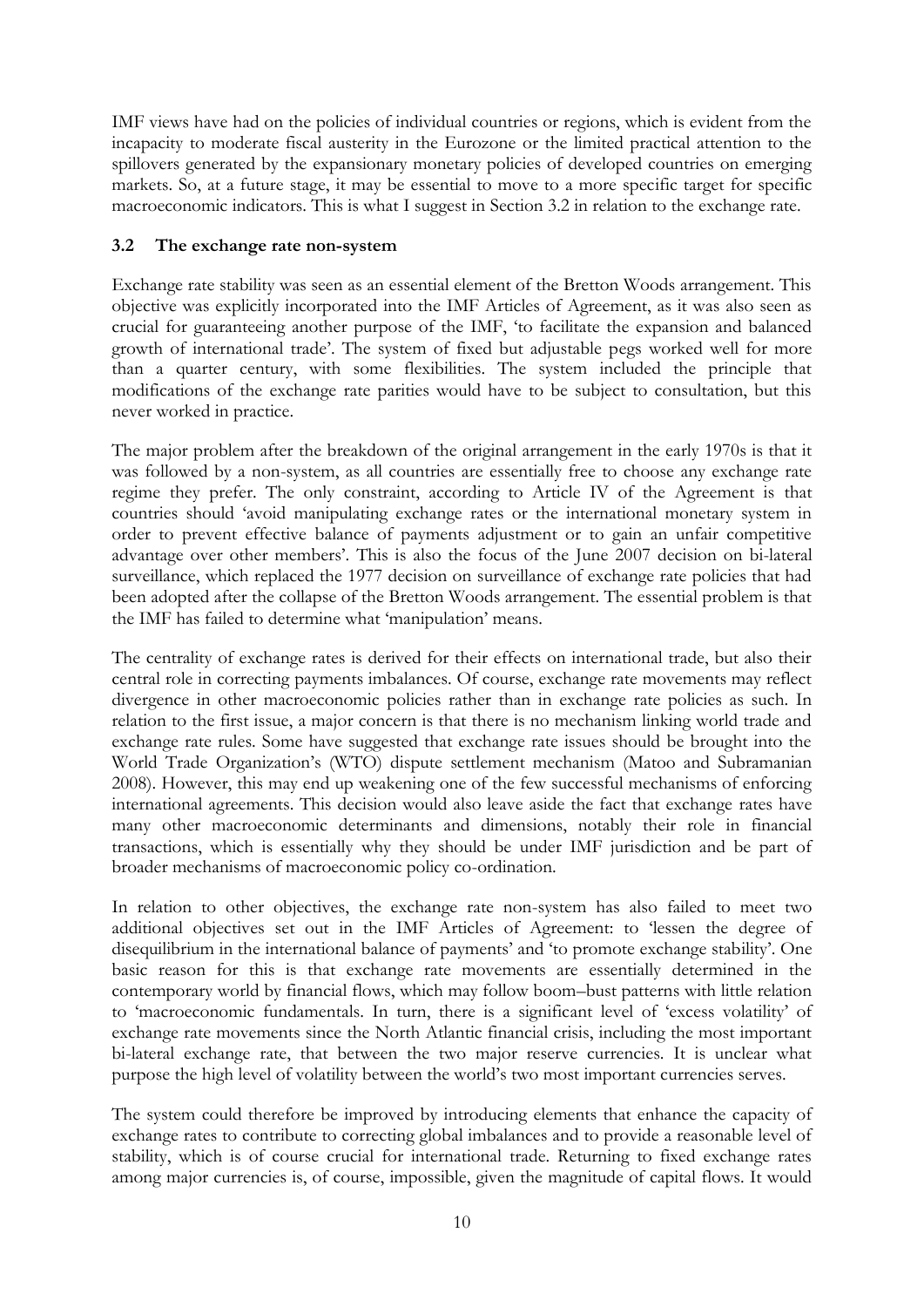also be inconvenient, given that exchange rates must serve additionally to adjust different priorities of macroeconomic policies among countries. The best system would be one of reference rates among major currencies, which has been suggested by Williamson (2007) among others. This implies that major countries would follow some form of managed floating around multi-laterally agreed parities or bands. One of the advantages of such a system is that it would also give some guidance to markets, which may help avoid extended periods of deviation from the equilibrium. Interventions in foreign exchange markets and other macroeconomic policies would support the movement of exchange rates towards the agreed parities or bands (i.e. reinforce depreciation if the currency is perceived to be overvalued and appreciation if it is undervalued). Intervention rules would provide an implicit definition of what manipulating the exchange rate means: adopting macroeconomic policies that move the exchange rate in the opposite direction to the agreed reference rate band.

In this framework, the process leading to the determination of exchange rate parities would have to take into account all macroeconomic determinants of the exchange rate, and would thus summarize a significant amount of information. A simpler approach would be to look directly at payments imbalances, and particularly at *current* account imbalances, which, as we know, is equivalent to looking at savings investment imbalances. Indeed, as Derviş (2010) has pointed out, the definition of current account target zones that the US proposed in 2010 was a recognition that the focus should be on the effects of overall economic policies on national savings and investment, not just on exchange rate policies.

Even better would be to look at payments imbalances among countries together with global macroeconomic imbalances—that is, measures of the global output (employment) gaps and inflationary or deflationary pressures. Furthermore, they could include the broader set of indicators chosen by the G-20 for its MAP. In any case, complexity may not be a good starting point for an incipient process. For that reason, a simple set of indicators may be better. This is why the reference exchange rate proposal is a good idea, complemented with information on current account deficits and global output gaps.

### **3.3 Capital account regulations**

The central role that capital flows play in determining exchange rates and exchange rate volatility brings into focus an additional leg of international monetary reform: the management of the capital account. This issue links with broader concerns of financial stability, which the recent crisis placed at the centre of the global agenda and which included the transformation of the Financial Stability Forum into the Financial Stability Board, with a major responsibility of coordinating efforts among the G-20 countries to re-regulate finance. Paradoxically, however, *crossborder* finance was left out of the agenda entirely. It was, nonetheless, taken up for debate in the IMF, and thus as part of global monetary reform. The principle that regulating (or managing) cross-border capital flows is a useful instrument of macroeconomic adjustment under certain conditions was adopted as an IMF 'institutional view' in 2012 (IMF 2012c). Managing the capital account has, of course, been authorized all along by the IMF Articles of Agreement and, as indicated earlier, the 1997 initiative by the then managing director of the IMF, Michel Camdessus, to introduce a commitment of countries to capital account convertibility was defeated.

The essential problem is that capital flows, like finance in general, are highly volatile and procyclical. Indeed, according to an IMF survey (IMF 2011b: chapter 4), capital account volatility has increased over the past three decades and tends to be higher in emerging market economies than in advanced economies. Cyclical swings in net flows, risk spreads, and availability of longterm financing are some of the major determinants (and, under certain conditions, *the* major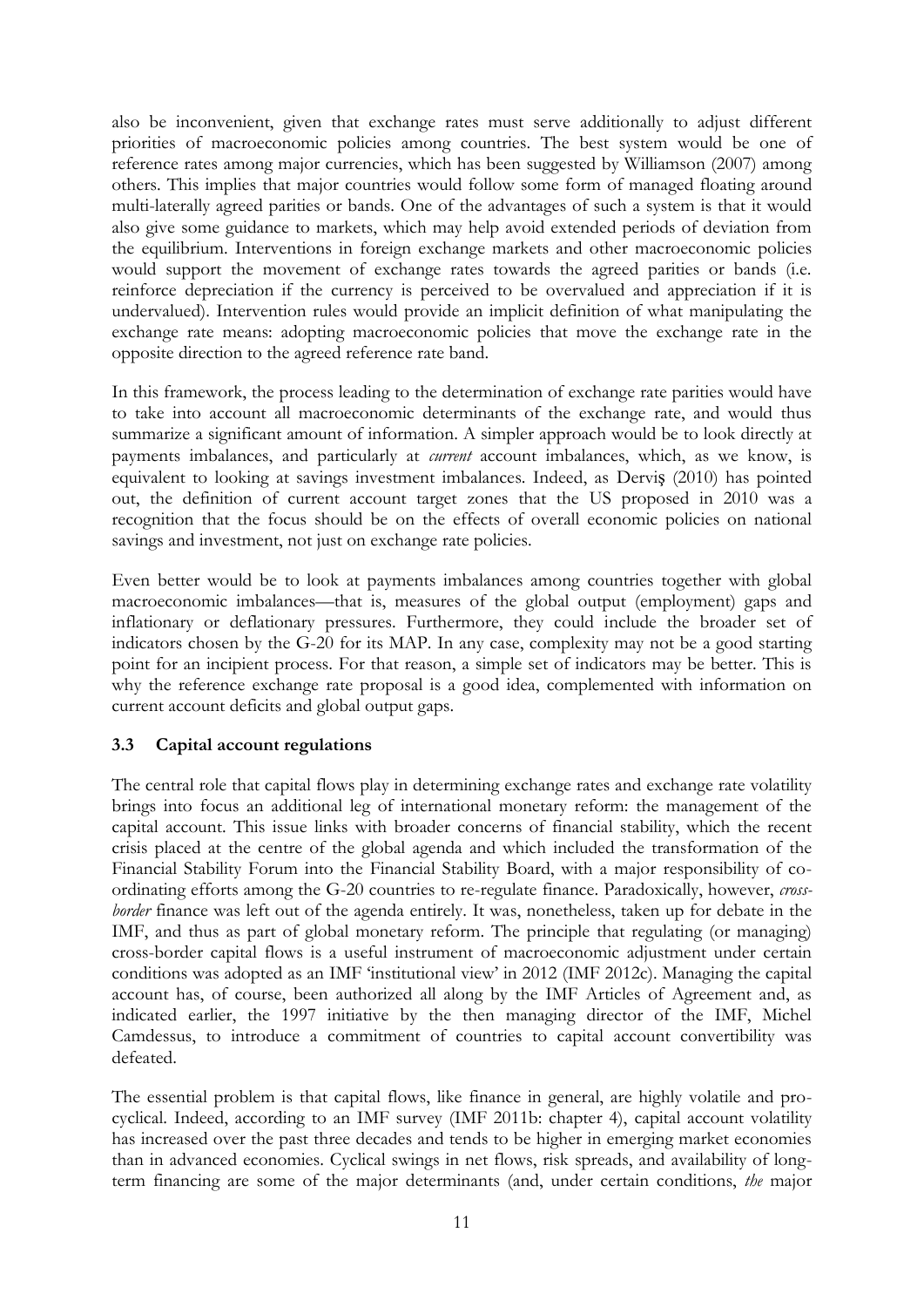determinants) of business cycles in emerging economies (Ocampo et al. 2008; Prasad et al. 2003). These countries face further problems of their domestic financial markets being significantly more 'incomplete' and plagued by variable mixes of currency and maturity mismatches in portfolios; also, their capital markets are shallower and small relative to the magnitude of the speculative pressures they face.

In turn, some of the major determinants of net flows to emerging economies are monetary conditions and risk perception in advanced economies (generally called 'push factors'), generating significant net flows when interest rates are low and there is low risk aversion in those economies. On top of that, portfolio decisions in industrial countries may be entirely de-linked from demand for capital by emerging and developing countries and can have severe effects given the relative sizes of capital markets. Indeed, according to data from the Bank for International Settlements (2015), advanced economies represent nearly 90 per cent of the global market for domestic and international debt securities versus only 11 per cent by emerging economies. So, a small change in portfolio allocation in the former can have major repercussion on the latter.

The earlier official IMF documents in the 2011–12 debate on the subject (IMF 2011a) recognized a positive view of the regulation of inflows by recipient countries ('capital flow management measures', CFMs, in IMF terminology). In particular, following extensive academic research on the topic, they supported the view that this regulation improves the liability structure of countries, as the share of more volatile flows is reduced, and increases the policy space for restrictive monetary policies, though it may be ineffective in reducing the total size of inflows and in modifying the exchange rate. In contrast, the regulation of outflows was considered to be generally ineffective. On the basis of these analyses, the IMF proposed some guidelines on the regulation of capital inflow (see IMF 2011a: Box 1). These guidelines correctly pointed out that capital account regulations should be recognized as part of the 'macro-prudential' family of regulations and should be seen as complementary to, and not a substitute for, appropriate macroeconomic policy. However, regulations were regarded as a sort of 'intervention of last resort', once other macroeconomic options had been exhausted. The guidelines also indicated that preference should be given to regulations that do not discriminate according to the residence of the agents involved.

The debates generated by the initial guidelines served, in late 2012, as the basis for the discussion of what came to be known as the IMF's *institutional view* on liberalization and management of capital flows (IMF 2012c). This view recognizes that 'there is no presumption that full liberalization of capital flows is an appropriate goal for all countries at all times', and that liberalization 'needs to be planned, timed and sequenced' (IMF 2012c: 13, 35). It also indicated that capital account regulations on inflows can be useful in managing the risks associated with large inflows. However, it also underscored that they should be 'targeted, transparent, and generally temporary' (IMF 2012c: 36). It also agreed that regulations on outflows can be useful in crisis conditions, but again should be temporary. Finally, in both cases, regulations should avoid discrimination based on residence, a condition that may be impossible to fulfil, as agents demand assets and liabilities in different currencies based on residence. From the IMF perspective, this institutional view would be used for policy advice to countries, but was not expected to be used in Article IV Consultations and, of course, did not eliminate the capacity that countries have to regulate capital flows as allowed by the IMF Articles of Agreement.

The institutional view also recognized that push factors are important, and that the source countries should thus 'better internalize the spillovers from their monetary and prudential policies' (IMF 2012c: 36). However, it gave no guidelines as to actions that they should undertake to avoid inducing large capital outflows towards emerging economies, arguing that this view should 'foster a more consistent approach to the design of policy space for CFMs under bi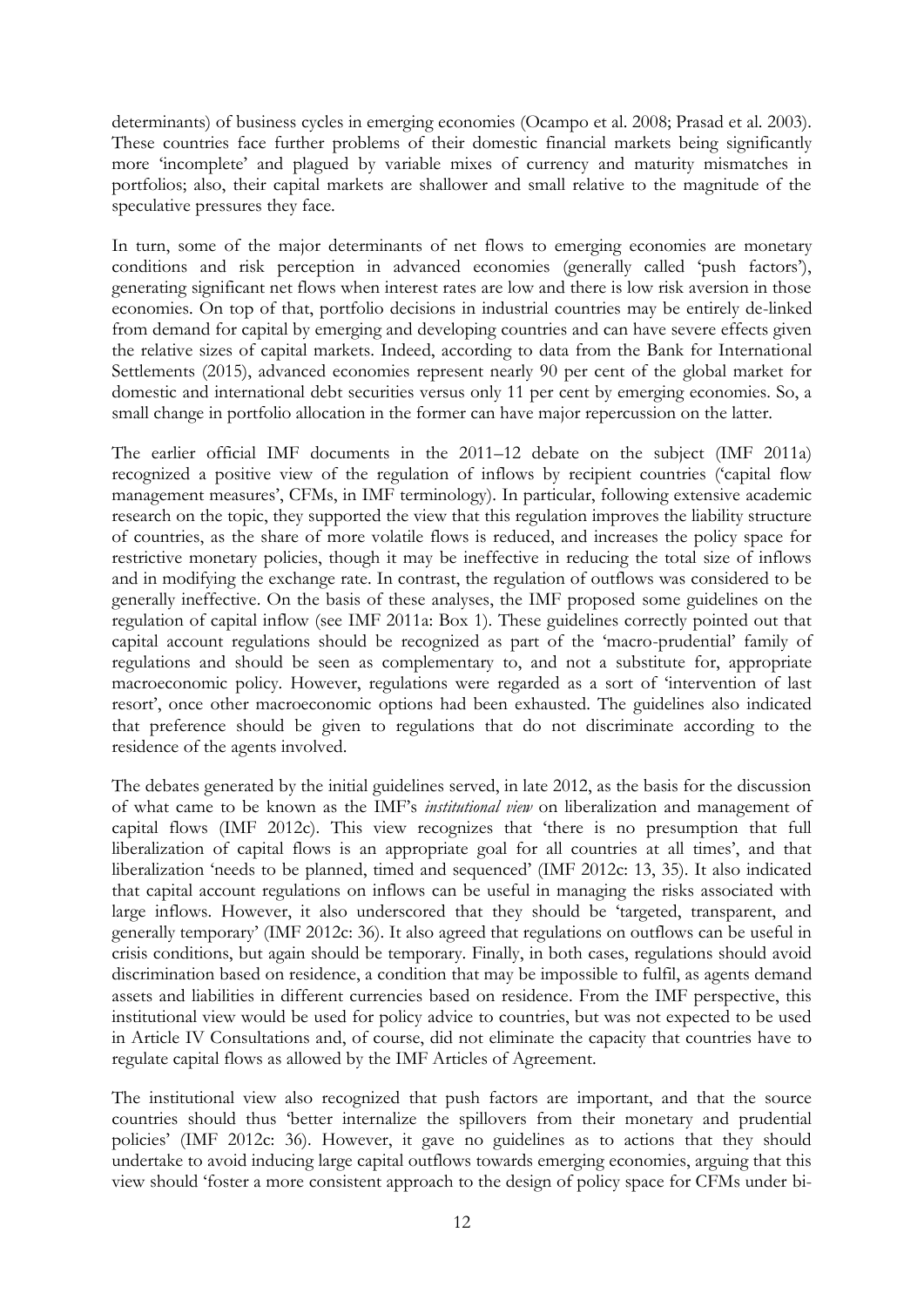lateral and regional agreements' (IFM 2012c: 33), including rules on the liberalization of capital flows of the Organisation for Economic Co-operation and Development (OECD) and investment rules in free trade agreements.

Going beyond the 2011–12 IMF debate, capital account regulations should be seen as part of the *normal* toolkit of macroeconomic interventions that should be used *simultaneously* with other macroeconomic policies to limit excessive capital inflows and avoid domestic overheating or exchange rate overvaluation.<sup>10</sup> Furthermore, capital account regulations should be seen as a continuum, which include macro-prudential regulations of a strictly domestic character (those that affect domestic assets and liabilities in the domestic currency), regulations that relate to the use of assets and liabilities denominated in foreign currencies in the domestic financial system, and those that regulate cross-border capital flows as such. The particular mix between these three forms of macro-prudential regulations depends on the policy objectives of the authorities and the characteristics of the domestic financial system of the countries involved (Ocampo 2011; Ostry et al. 2010, 2011). This also implies that there should be no presumption on preference of regulation of inflows versus outflows, or between price-based versus quantity-based regulations, and that regulations should be used pragmatically and modified dynamically to avoid their elusion. This more pragmatic view is implicit in the only framework on this issue adopted by the G-20 (Group of Twenty 2011c).

# **4 Crisis resolution**

-

# **4.1 Balance-of-payments financing**

The major issue in the design of IMF credit facilities since the 1960s, and particularly since the major crises in emerging economies of the last decades of the twentieth century, has been balance-of-payments support in the face of capital account crisis. The two essential elements of this policy were the acceptance of a much larger scale of financing relative to quotas— 'exceptional access' in IMF terminology—and, to a lesser extent, the search for preventive or precautionary financing instruments to mitigate and hopefully avoid the contagion effects of crises. These elements were present in the major reforms adopted after the North Atlantic financial crisis, notably the reforms adopted in 2009that were possibly the most ambitious in the IMF's lending history (IMF 2009a). To this one should add the changing design of special facilities for low-income countries. The 2009 reforms have been adjusted later to improve their novel features. The design of new credit facilities has been accompanied, in turn, with debates about IMF conditionality, which were particularly heated after the crises of emerging economies that sparked in East Asia in 1997.

Exceptional financing came with conditions, including stronger procedures for decision-making and programme evaluation, a rigorous analysis of debt sustainability, and the perception that the country has good prospects of regaining access to private capital markets (IMF 2003). A major concern of these principles on 'exceptional access' is that they create a bias towards larger members, which could not be reconciled with the principle of uniformity of treatment of member states. The lack of formal debt workouts that countries could use to manage unsustainable debt burdens has, of course, been a basic constraint to a proper application of these principles, particularly that of macro-relevancy and parsimony (see also Section 4.2).

 $^{10}$  See, for example, the contributions to Gallagher et al. (2012) and the paper by Gallagher and Ocampo (2013).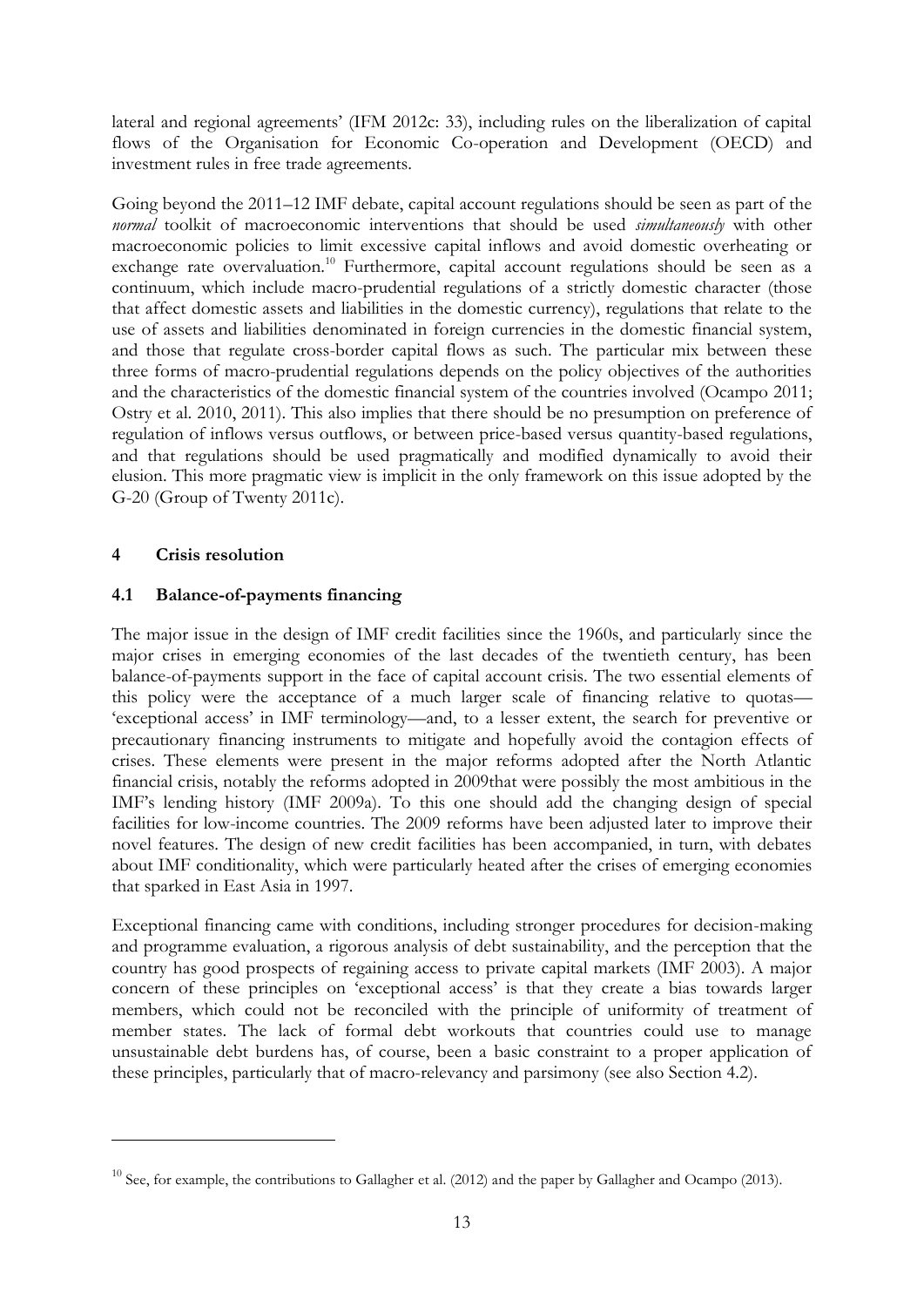The creation of successful precautionary facility in 2009, the FCL, came after several failed attempts—the 2003 Contingent Credit Line, the 2006 proposed Reserve Augmentation Line, and the 2008 Short-Term Liquidity Facility. The FCL is aimed at countries with 'solid fundamentals' but a risk of facing capital account problems associated with contagion, and lacks ex-ante conditionality. Although the proposal was positive in many respects, doubts were raised about the prequalification process and the scale of resources. Although three countries rapidly used this credit line, the fact it was not used by others could indicate that it is not sufficiently attractive. Its terms were improved in August 2010, when the scale of resources was increased and the period for which it can be used was extended.

Because of the limitations of these facilities, particularly in terms of potential beneficiaries, perhaps even more important were those reforms aimed at a broader set of members: the doubling of the size of other credit lines agreed in 2009, the wider use of ordinary IMF agreements (i.e. standby agreements) for preventive purposes (the so-called high-access precautionary arrangements), and the creation in 2010 of the new Precautionary Credit Line, for countries which the IMF deems to have good policies but which do not meet the criteria of the FCL; this facility was later transformed into the Precautionary and Liquidity Line, to allow countries to use it to obtain funds of rapid disbursement for six months.

For the poorest countries, the structural adjustment lines created in the mid-1980s were transformed in 1999 into the Poverty Reduction and Growth Facility, and in 2009 into the Extended Credit Facility. Aside from this facility, which provides help to countries with their balance-of-payments difficulties that last various years, other facilities were made available for shorter-term difficulties: the standby lines, which can now be used for dealing with external shocks, and a Rapid Credit Facility, for limited support during emergencies (like a natural disaster or a temporary external shock). Perhaps more important was the decision adopted in December 2009 to change the design of the concessional loan lines from a single design to a menu of options (IMF 2009c), which recognizes the different situations faced by low-income countries in terms of debt vulnerabilities and their macroeconomic and public finance management capacity. This includes the possibility that those countries with limited vulnerability and high capacity can eventually access non-concessionary facilities.

Fund lending has thus clearly met its counter-cyclical objective since the North Atlantic crisis, indicating that the decisions adopted at the onset of the crisis have been steps in the right direction. A novelty was the fact that, for the first time since the 1970s, the IMF included among its borrowers high-income countries, but this has been accompanied by the demand by several middle-income countries of IMF facilities, including the preventive credit lines, and the steady demand by low-income countries that absorb in any case a limited amount of resources.

However, these reforms have been insufficient in two ways. The first is that the resources available for IMF lending have lagged behind other global aggregates over the past three decades. This is true relative to world gross domestic product, but particularly to world trade and remarkably vis-à-vis any financial aggregate. This is despite the international financial system demanding the IMF be more active as a source of emergency financing, particularly to manage capital account shocks. Hence the importance of quota increase, but even more, as argued above, of using the emission of SDRs as a source of resources for IMF lending. The second is the need to continue making progress in designing financing facilities that are automatic and have simpler prequalification processes. These conditions are particularly important to overcome the stigma associated with borrowing from the IMF, which is closely related to its conditionality.

Debates on IMF conditionality are, of course, as old as the Fund, and their focus has changed over time. It may be argued that some macroeconomic conditionality is necessary to guarantee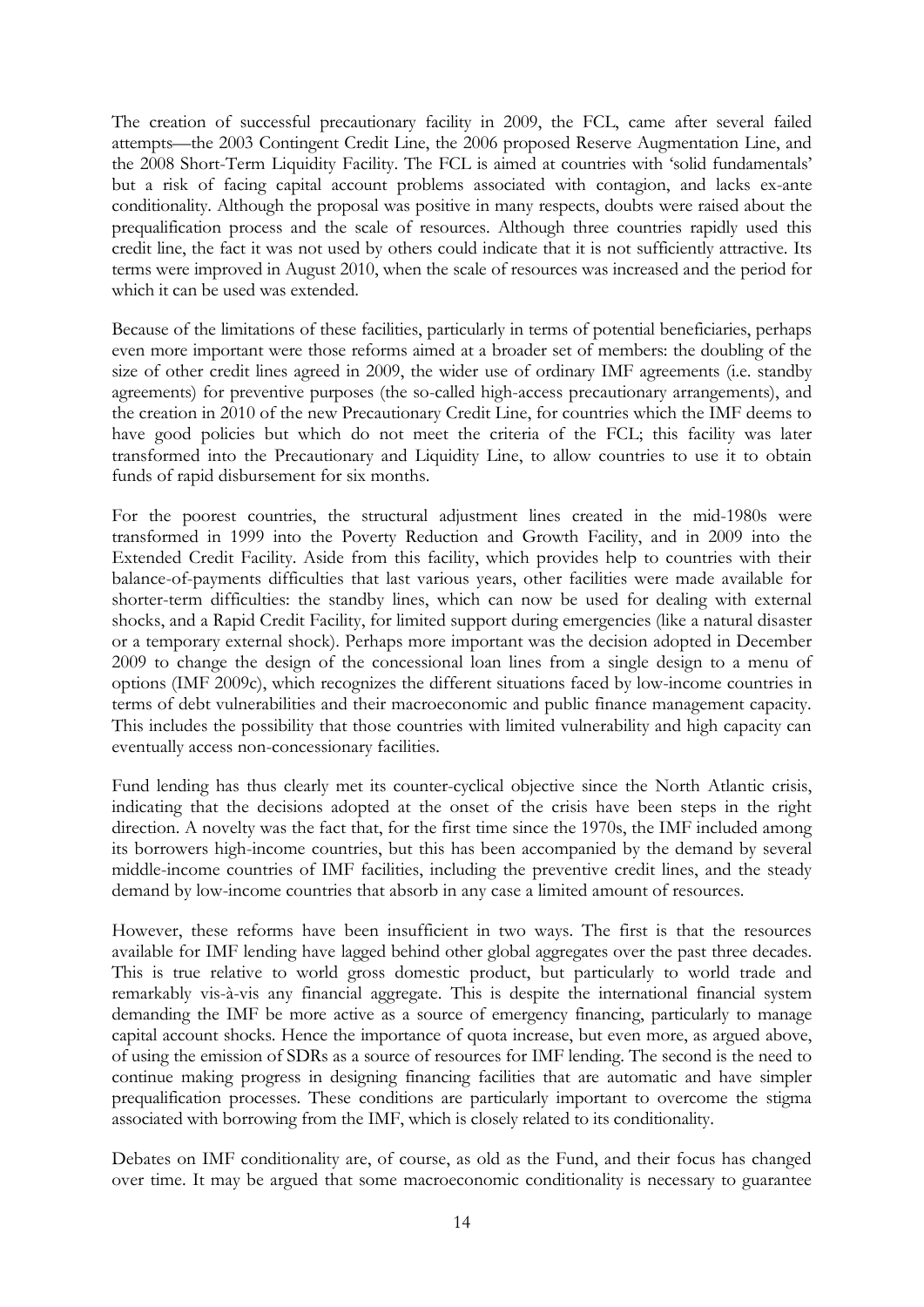that countries could return to sustainable balance-of-payments positions and repay their loans to the IMF. However, the extension of conditionality beyond the strict macroeconomic realm, to include structural adjustment, which became a typical pattern in the 1980s and 1990s, should be rejected. The fact that policies would generally involve adjustment—'austerity', the typical term used in recent debates—is, in a sense, unavoidable. Nevertheless, it has been argued through time that it should certainly be less severe or its nature should be different when crises originate in adverse external shocks rather than in expansionary domestic policies and, even more, when deficits are expected to be temporary and self-reversing. The low-conditionality compensatory financing facility created in the 1960s as well as the oil facilities of the 1970s were designed to face the case of external shocks, but the low conditionality features of the compensatory facility were gradually dismantled and it ceased to be used since the turn of the century; it was eliminated in 2009.

Criticisms of the structural adjustment features of IMF programmes were common already in the 1980s but became frontal after the East Asian crisis.<sup>11</sup> The primary criticism was that the features were rigid and uniform, and reflected orthodox views on economic reforms, the effects of which—particularly in their capacity to accelerate growth—are highly controversial. They were also seen as excessively intrusive on domestic decision-making processes, and therefore violated the principle of 'ownership' of policies by countries that became widely recognized as a precondition for them to be effective. Furthermore, some critics also underscored the fact that some conditions often reflected pressures from influential countries on what they wanted specific borrowing countries to do.

The reforms adopted in 2002 and 2009 in this regard were steps in the right direction. The new guidelines on conditionality approved in 2002 (IMF 2002) introduced three basic principles: (i) member countries' *ownership* of policies; (ii) the requirement that structural conditions should be *macro-relevant* and focus on the core competencies of the IMF (monetary, fiscal, and exchange rate policies, as well as financial system issues); and (iii) the need to streamline conditionality, called 'parsimony', which implies that conditions must be *critical* to achieve programme goals. The additional reforms introduced in March 2009 were to eliminate structural performance criteria for all programmes, and thus the relationship between IMF disbursements and structural conditionality, and to eliminate ex-ante conditionality for the FCL.

Overall, therefore, there have been advances since the mid-2000s in reducing the volume of structural conditionality and focusing on the macro-relevant areas that are the competence of the IMF.<sup>12</sup> Eliminating structural benchmarks and the creation of a preventive credit with no ex-ante conditionality were major steps forward. This is very important, as conditionality, both current and historical, is the reason why borrowing from the IMF carries a stigma. Much more still has to be done in designing automatic credit facilities with no conditionality and making them available to a larger set of countries. There has probably been some advance in moderating the pro-cyclical effects of adjustment policies, but the story in this regard is more mixed. It has certainly not been true of some of the European programmes, but it can be argued that this is

<u>.</u>

<sup>&</sup>lt;sup>11</sup> For early criticism of the high costs of structural adjustment, see Cornia et al. (1987). The best-known criticism after the East Asian crisis is that of Stiglitz (2002).

 $12$  See, in particular, the 2007 evaluation of structural conditionality by the IMF's Independent Evaluation Office, officially released in 2008 (IMF-IEO 2007), which showed advance in relation to middle-income countries but not to low-income countries, and highlighted that conditionality needed to be even more focused and relevant. See also the IMF's 2011 evaluation (IMF 2012a) of the advance in the application of the 2009 decision on structural performance criteria and focus on core IMF competencies.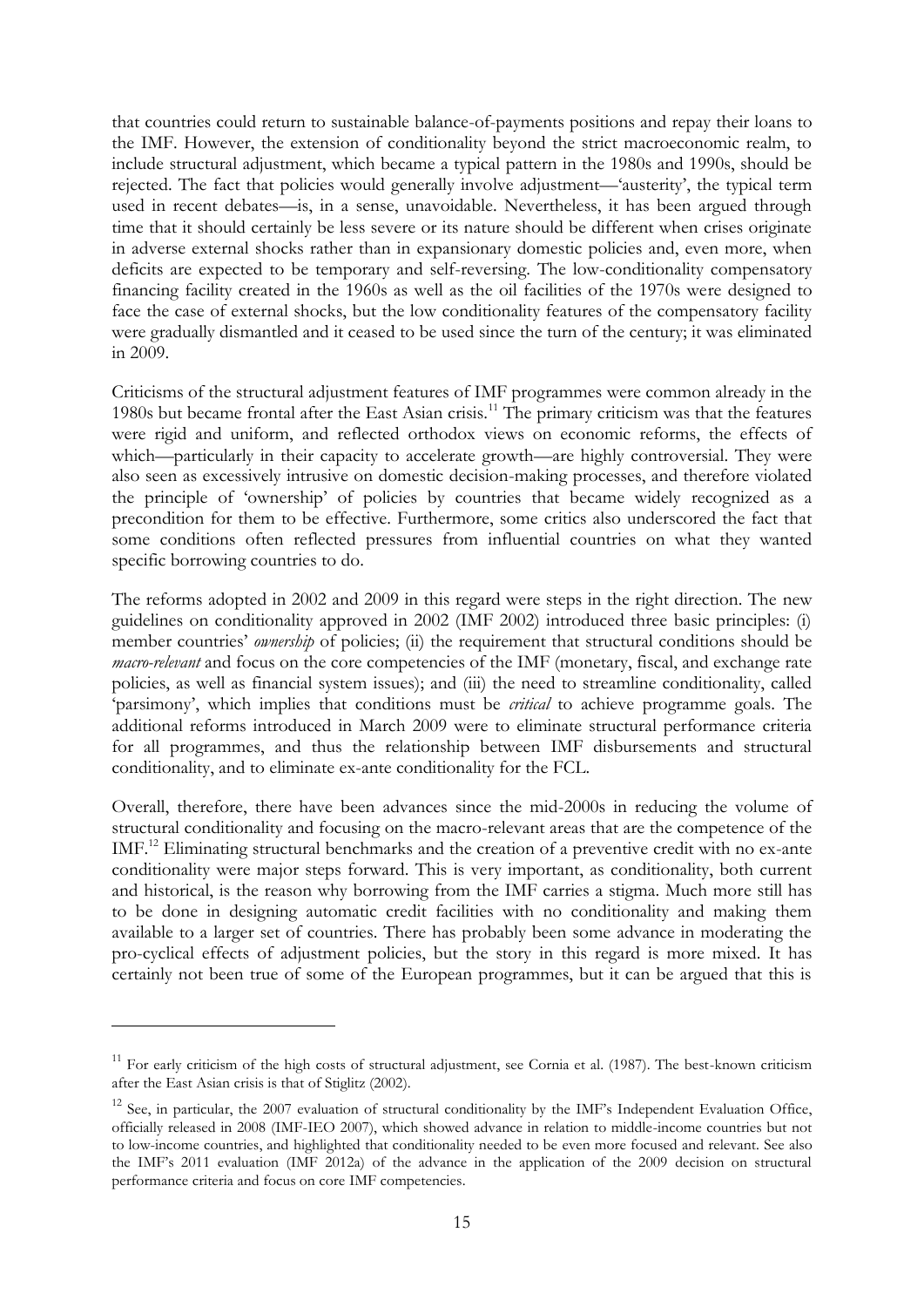because of the reduced degrees of freedom that countries have because of their membership in the Eurozone or their decision to maintain a currency board (e.g. as in the case of Latvia).

The counter-cyclical role of IMF lending should be complemented by other mechanisms, as part of a global financial safety net. Notable among them, because of their broad-based coverage in the emerging and developing world, is counter-cyclical lending by multi-lateral development banks. Swap facilities are also essential and play a major role in the case of Federal Reserve facilities for other industrial countries, and notably between the Federal Reserve and the European Central Bank. They should also be used more broadly for emerging countries, as it was shortly after the North Atlantic crisis when the Federal reserve extended temporary swap facilities to a few of them (Brazil, Mexico, the Republic of Korea, and Singapore). There is also a growing use of swap facilities between China and other emerging and developing countries, which will undoubtedly grow in the future. The new BRICS Contingency Reserve Arrangement, formally launched in 2015 by Brazil, Russia, India, China, and South Africa (BRICS), is a new addition to the safety net.

Regional mechanisms also have an important role to play. An old, small but well-functioning one is the Latin American Reserve Fund (FLAR, of its Spanish acronym), in which eight countries participate, and which may be expanded to include a broader regional coverage. The Chiang Mai Initiative of ASEAN (Association of Southeast Asian Nations) plus three, and the European Union mechanisms, notably the European Stability Mechanism for Eurozone members inaugurated in October 2012, are the largest regional mechanisms in place. As discussed in the following sections, the association with IMF programmes and their conditionality beyond a certain level of lending has been a basic constraint to the use of the Chiang Mai Initiative, and this rule has been adopted by the BRICS Contingency Arrangement. Therefore, mechanisms without a tie to an IMF programme, which include the swap mechanisms and FLAR lending, are better in this regard.

### **4.2 Sovereign debt workout mechanisms**

The second element of a well-structured crisis response architecture is a system to manage debt overhangs. The absence of an effective mechanism of this sort forces debtors to adopt excessively contractionary adjustment policies during crises, and may have negative long-term effects in terms of access and cost of financing. For all these reasons, the availability of facilities to manage problems of illiquidity must be complemented by mechanisms to manage insolvencies—the role that bankruptcy procedures play at the national level. The dividing line between 'liquidity' and 'solvency' is not easy to draw, as the lack of liquidity financing may lead to insolvency. This is, in fact, a major argument in favour of having effective instruments to manage illiquidity problems.

However, advances made in improving emergency financing during recent crises have not been matched by the development of an institutional framework to manage the debt overhangs of countries. The only regular mechanism of this type in place is the Paris Club, which deals exclusively with official creditors. This is mixed with voluntary re-negotiations with private creditors and ad hoc debt relief initiatives (the Brady Plan and Highly Indebted Poor Countries Initiative, and its successor, the Multilateral Debt Relief Initiative). The problem with this patchy non-system is that debt restructuring generally (or even always) comes 'too little and too late', according to the IMF's own evaluation (IMF 2013), that is, after over-indebtedness has had devastating effects on countries and thus on their capacity to service debts. This is also an inefficient outcome from the point of view of both debtors and creditors, as it does not treat all of them with uniform rules.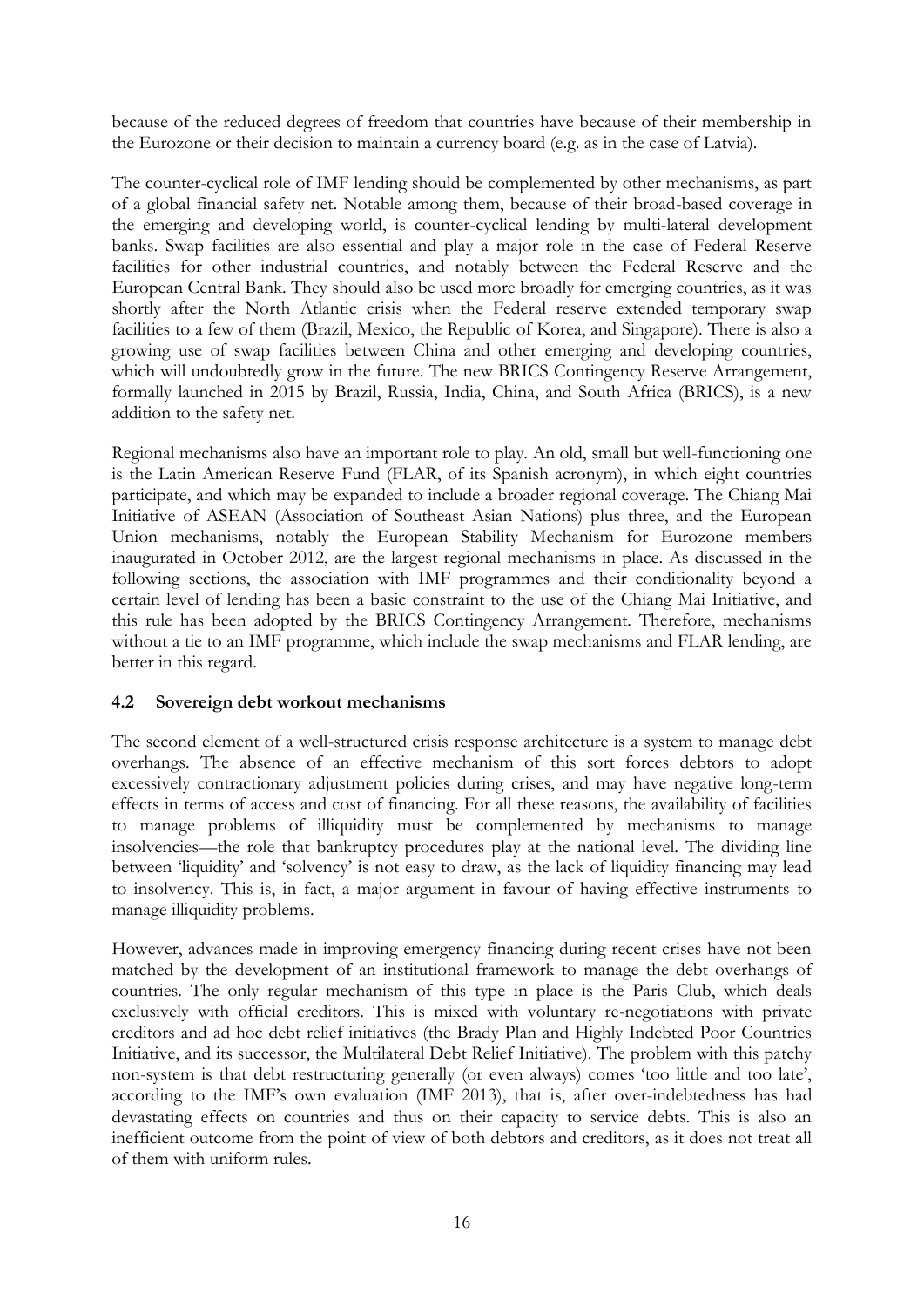The lack of a multi-lateral framework for dealing with international debt crises involving private creditors has been a major concern of many analysts for decades. Initiatives to manage these problems proliferated after the 1994 Mexican crisis and, particularly, after the crises of the emerging economies in the late-twentieth century, following two different approaches, which have been referred to in the literature as 'contractual' and 'statutory'. The most important attempt to introduce a statutory regime was the 2001–03 IMF proposals for a Sovereign Debt Restructuring Mechanism, which failed. One important outcome of the discussion at the time was that it led to changes in the contractual approach, in particular the rapid spread of collective action clauses in debt contracts issued in the US market (they were already in place in the United Kingdom). In recent years, particularly after the difficulties faced by Argentina in US courts in 2013 with its restructurings of 2005 and 2010, several new initiatives were put in place. The first was an additional reform along the statutory approach: the agreement in 2014, backed by the International Capital Market Association (ICMA 2014a, 2014b) and the IMF (2014), to include clauses that facilitate the aggregation of debt contracts and a new pari passu clause that avoids the problems of interpretation of old clauses that were subject to judicial decisions against Argentina in US courts in favour of 'holdouts'. Eurozone bonds also require aggregation clauses since 2013. The UN also adopted in 2015 basic principles on sovereign debt restructuring (United Nations 2015). Therefore, the basic framework continued to be the voluntary negotiations of individual countries that have debt overhangs with private creditors.

What this implies is that the contractual approach has dominated actions in this field. It is unlikely, however, that this decentralized and market-orientated route will produce the desired effects. A first problem is that incentives remain for both debtor countries and creditors to delay restructurings, which may negatively affect debtors and their long-term capacity to pay, and may result in recurrent re-negotiations. A second problem is that its effects will only appear gradually, as a significant part of the debt stock lacks collective action clauses and only a small part has aggregation clauses. In any case, aggregation does not exclude the possibility of blocking majorities in individual issues, and may not include other creditors aside from bondholders, particularly syndicated bank lending. A third problem is that credit default swaps may reduce the incentive to participate in debt re-negotiations, and introduces a whole new set of actors into the process.

Additional complications are associated with the reduced importance of the traditional division between external and internal debt generated by the increasing participation of international funds in the domestic debt markets of emerging economies. Furthermore, the traditional separation between official and private creditors has been made more complex by the rise of the official lenders that are not members of the Paris Club (notably China). This may imply that, in the future, aggregation may have to truly include *all* obligations, including even multi-lateral lending, with proper seniority rules, favouring in particular creditors that provide funding during crises.

The statutory approach would involve the creation of an international debt court of some form, with clear rules on priority of claims and inter-creditor equity principles that would be legally enforceable in the main financial markets. It would have to adopt the principles of a fresh start and equitable sharing of haircuts. Nonetheless, intermediate solutions can be adopted, such as case-by-case mediation or eventually arbitration panels convened by the parties under international-agreed arbitration rules (Kaiser 2013). Any mechanism in place would have to follow two basic principles: comprehensiveness of debt restructurings, and impartiality of the mediation and arbitration processes.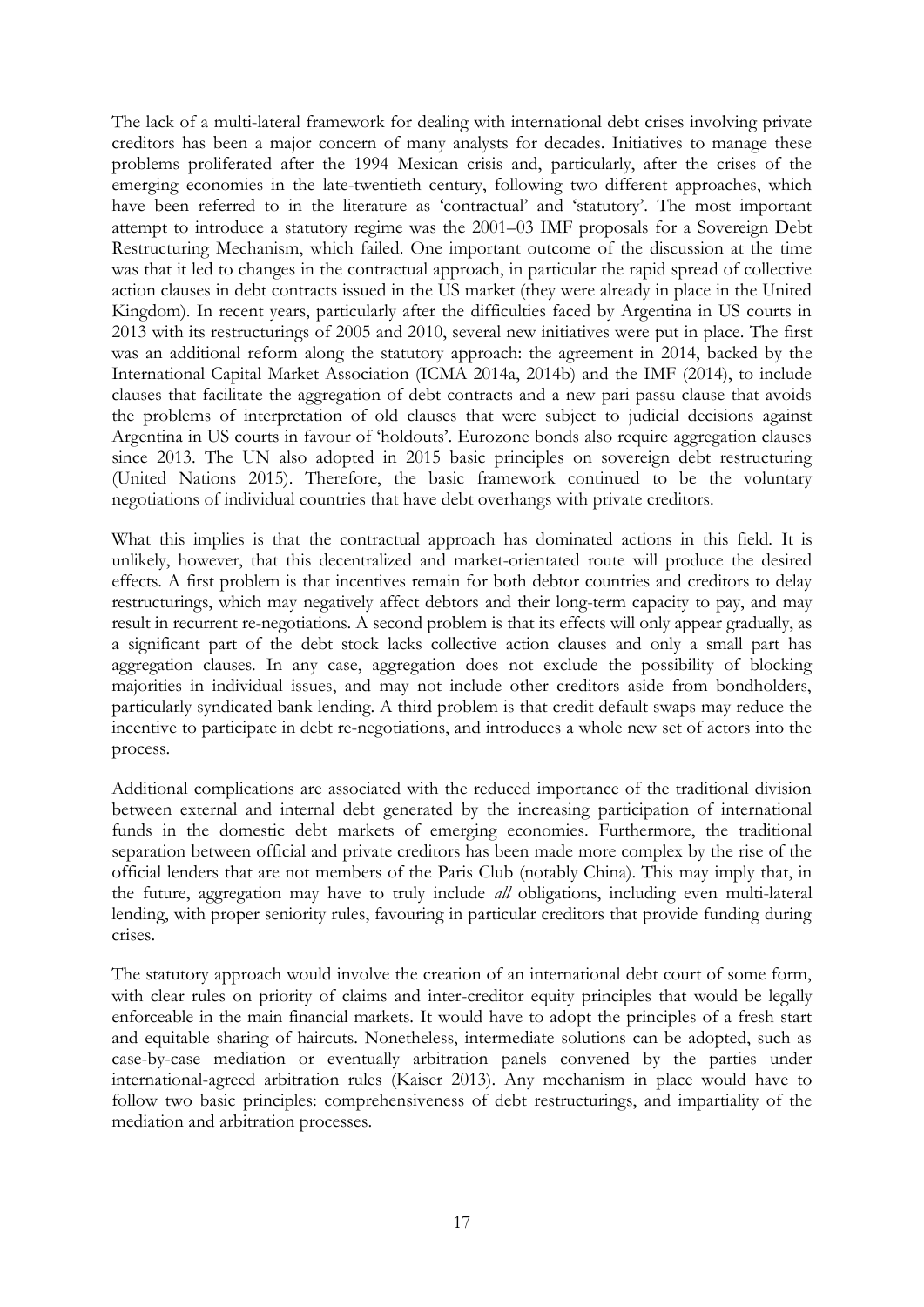The best alternative, in my view, would be to mix the voluntary and statutory solutions, by creating a mechanism similar to the WTO dispute settlement,<sup>13</sup> in which there is a sequence of voluntary negotiations, mediation, and eventual arbitration with pre-established deadlines, thus generating strong incentives to reach agreement. The process should start with the declaration of moratoria by the debtor country, which would unleash the negotiations. The process could involve, aside from bondholders, other creditors, including official ones. The mechanism could be created as an independent body under the UN system, but also as a system of *independent* mediation and arbitration within the framework of the IMF, similar again to the WTO dispute settlement mechanism. This implies that the debt resolution organ would operate independently of the Executive Board and the Board of Governors, and with strong provisions to avoid interference from IMF staff, directors, or member states.<sup>1</sup>

Under any system, three complementary mechanisms are desirable. The first is an international debt registry. The second is the creation of effective mechanisms for creditor co-ordination for individual re-negotiations, a problem that has become more complex given the diversity of creditors. The third is a sovereign debt forum, which can be a multi-stakeholder process organized under the umbrella of the UN Financing for Development programme, thus providing for the participation not only of governments and international institutions but also of the private sector and civil society.

### **5 Governance of the system**

<u>.</u>

Substantive reforms along the lines analysed in previous sections must be matched by the design of appropriate governance structures. There are, in this regard, three interrelated issues. The first one is the design of the apex organization. The second is the reform of 'voice and participation' of developing countries in the Bretton Woods Institutions (BWIs)—in the case of the international monetary system, in the IMF. The third is the design of a multi-layered architecture, with active participation of regional and sub-regional institutions.

In the first area, the major step, as already pointed out, has been the decision of the G-20 to selfdesignate itself as the premier forum for international economic co-operation. The creation of this G-20 at a leaders' level was, of course, a step forward compared to the G-7, in terms of representation of developing countries. But this 'elite multi-lateralism' also created problems, as ad hoc self-appointed bodies cannot replace representative institutions in a well-structured international institutional architecture.

This preference for 'Gs' over representative international institutions has deep historical roots, as it reflects the revealed preference of major industrial countries for institutional mechanisms over which they can exercise direct influence. It is possible that this may have also become the view of some emerging economies that are G-20 members. The basic issue, of course, is the tension between representativeness and the legitimacy associated with it, on the one hand, and power structures, on the other. This issue is sometimes expressed as the tension between inclusiveness and effectiveness, but this is clearly a wrong way to pose it, as representative institutions can be effective. This is, after all, a basic defence of democratic systems. It is true that effective decision-making may require small bodies, but this is not inconsistent with representation, as

 $13$  My own early ideas on the subject were included in Herman et al. (2010).

<sup>&</sup>lt;sup>14</sup> This is what is implicit in Krueger's (2002) late proposal during negotiations regarding the Sovereign Debt Restructuring Mechanism.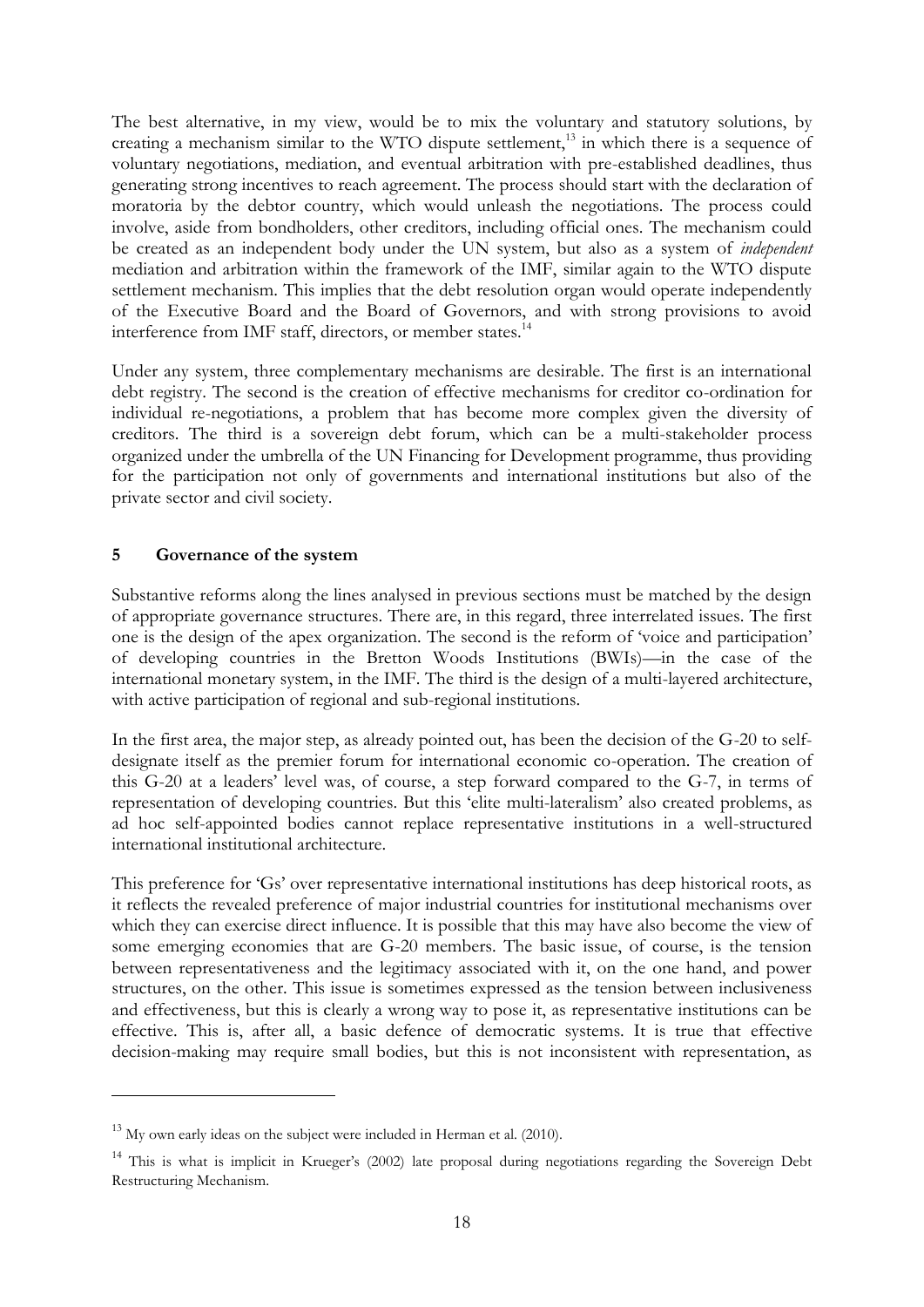those small bodies can be embedded in larger representative institutions that elect their members according to agreed criteria.

In terms of leadership, the G-20 has played an important role in several areas: co-operation at the onset of the crisis to adopt expansionary policies and avoid the strong recession from turning into another Great Depression; putting in place a new mechanism of macroeconomic cooperation, the MAP; steering change in financial regulation; avoiding the competitive protectionist responses that characterized the Great Depression; and putting in place a mechanism of international tax co-operation, the Base Erosion and Profits Shifting process, led by the OECD. On effectiveness, the record is more mixed: quite good in the early phases of the crisis but weaker since then. Performance is rather poor in three other dimensions: representation (ad hoc representation is, as already pointed out, sub-optimal relative to that which can be achieved in representative treaty-based organizations), contribution to the coherence of the global system of governance, and lack of an effective secretariat that can support continuity in governance and support evenhandedness in the treatment of members with different power.<sup>15</sup>

For all these reasons, the G-20 should be transformed into a more representative and thereby legitimate mechanism of international economic co-operation. In this regard, the best proposal on the table is that of the UN Commission of Experts on Reforms of the International Monetary and Financial System to create the Global Economic Co-ordination Council (United Nations 2009: chapter 4). According to this proposal, the Co-ordination Council will be set in the framework of the UN *system*, to which the BWIs belong, and formed on the basis of constituencies elected through weighted votes. So, although designed in the framework of the UN system, its voting structure will be made along the lines of the BWIs, correcting of course for the problems of representation that these organizations face today. The proposals by the Palais Royal Initiative have elements in common with those of the UN Commission, but centre on designing an apex organization for the international monetary system, and thus with less reach than the proposed Global Economic Co-ordination Council (Boorman and Icard 2011).

The reforms of voice and representation of developing countries in the BWIs should continue. This includes, first of all, concluding the 2010 IMF reform, which doubled the quotas, revised the allocation of quotas and voting power of developing countries, reduced by two the European representatives in the IMF Board, and decided that all of its members should be elected. The approval by the US Congress in December 2015 of the additional contribution of the US finally facilitates this process, but obviously the capacity of Congress to block international reforms—in this case for five years—should continue to be a major concern of the international community. In any case, this reform was still short of what is required. In particular, although the quota and voting power of European countries was reduced, its over-representation continued to be a fundamental problem, as is the under-representation of some emerging (particularly Asian) economies relative to their actual share in the world economy. So, this can only be understood as a first step of a longer-term process, which has to regularly guarantee that quotas are at the level necessary to face the demand for balance-of-payments financing and that their distribution is regularly adjusted to reflect changes in the shares of countries in the global economy. The reform has to also include revised rules on allocation and use of SDRs, according to the proposals previously made. Indeed, as already indicated, if SDRs are more actively used, there will be no need to increase traditional member quotas.

<u>.</u>

<sup>&</sup>lt;sup>15</sup> On these issues, see Ocampo and Stiglitz (2011) and Woods (2011), and the several contributions to Derviş and Drysdale (2014).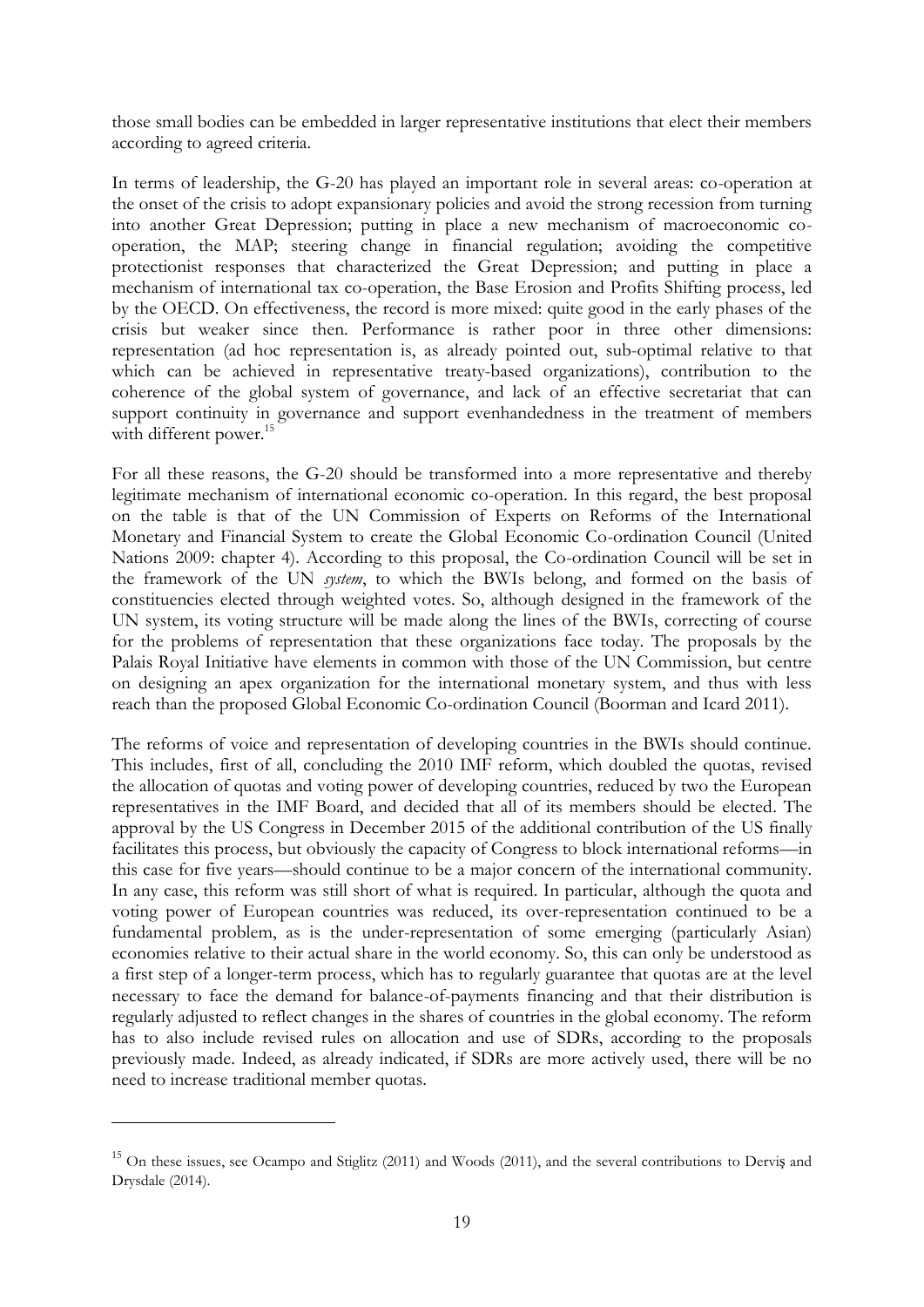There are other issues of governance that have to be address, including those proposed by the 2009 Commission for IMF Governance Reform (IMF 2009b) and by the IMF's Independent Evaluation Office (IMF-IEO 2008). They include the creation of a Council of Ministers envisioned by the Articles of Agreement, with effective powers to adopt the most important political decisions, thus replacing the International Monetary and Financial Committee; a clear re-definition of the relations between this Council, the Board, and the Management, including reorienting the Board towards formulating strategy and monitoring policy implementation rather than the executive day-to-day functions it now oversees; and reducing the threshold of votes needed to approve important IMF reforms from the current 85 per cent to, for example, 70–75 per cent. A crucial, additional reform, is guaranteeing a transparent and open process to select the IMF managing director, based on the merit of the candidates and regardless of nationality; the selection of the managing director in 2016 will show whether these principles are followed.

Finally, a dense multi-layered architecture that relies more broadly on regional institutions offers interesting opportunities. Indeed, in a heterogeneous international community, the creation of *networks* of global, regional, and national institutions can provide a better system of governance than arrangements based on single global organizations. What this means is that the IMF of the future should be conceived as the apex of a network of regional and interregional reserve funds (Ocampo 2002, 2006). A system such as this would be closer in design to that of the multi-lateral development banks, where the World Bank co-exists with several regional development banks and, in some parts of the world, with several sub-regional institutions, and some interregional banks (e.g. the Islamic Development Bank and now the New Development Bank).<sup>16</sup> Interestingly, the structure of such a network would also be closer in design to the European Central Bank and the Federal Reserve System than to the current IMF.

Regional arrangements could take different forms—payments agreements, swap lines, reserve pools, common central banks—and exhibit different degrees of multi-lateralization. FLAR, the Chiang Mai Initiative, and the European Stability Mechanism are three frameworks already in place, the last case complementing the role of the European Central Bank. The BRICS Contingency Reserve Arrangement is an additional mechanism of an interregional character.

Careful consideration should be given to the links between global and regional arrangements. In this regard, during the recent crisis, Europeans chose rescue packages that mixed resources from the IMF and the European Financial Facility (the predecessor of the European Stability Mechanism). In contrast, as access to Chiang Mai swap lines beyond a certain limit (30 per cent) requires an IMF programme, this rule may block the use of this mechanism, as countries may be unwilling to agree on any such programme. Curiously, the BRICS Contingency Reserve Arrangement adopted a similar rule. In contrast, the use of FLAR facilities has traditionally been de-linked from any programme with the global institution. The links between the IMF and regional arrangements, therefore, must be subject to flexible designs—a 'variable geometry' to use a term that has become common in relation to the design of the world trading system.

<u>.</u>

 $16$  See, in this regard, the contributions to Ocampo (2006), and the evaluation of the contribution of different regional mechanisms to international monetary stability by McKay et al. (2011).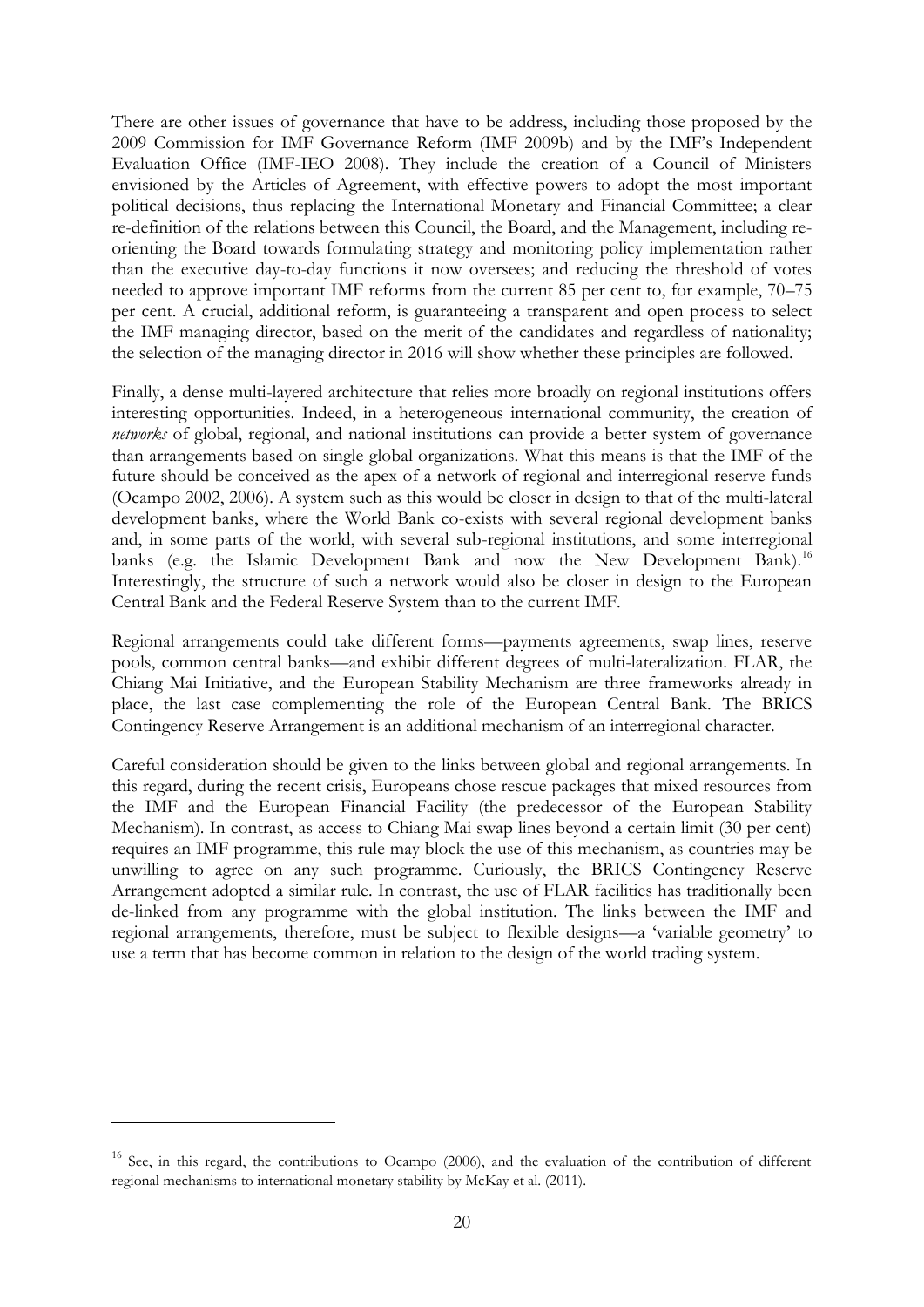#### **References**

- Bank for International Settlements (2015). Statistics. Available at: http://www.bis.org (accessed 30 December 2015).
- Bergsten, F. (2007). 'How to Solve the Problem of the Dollar'. *Financial Times*, 10 December. Available at: http://www.ft.com/cms/s/0/75cb5f2e-a729-11dc-a25a-0000779fd2ac.html#axzz3vtulpXwy (accessed 30 December 2015).
- Boorman, J.T., and A. Icard (eds) (2011). *Reform of the International Monetary System: The Palais Royal Initiative*. New Delhi: SAGE Publications.
- Camdessus, M. (2000). 'An Agenda for the IMF at the Start of the 21st Century'. Remarks of the Managing Director of the IMF at the Council on Foreign Relations, 1 February. New York: IMF External Relations Department. Available at: https://www.imf.org/external/np/speeches/2000/020100.htm (accessed 30 December 2015).
- Cornia, G.A., R. Jolly, and F. Stewart (1987). *Adjustment with a Human Face: Protecting the Vulnerable and Promoting Growth*. Oxford: Clarendon Press.
- Cooper, R. (2010). 'Does the SDR Have a Future'. Available at: http://scholar.harvard.edu/cooper/publications/does-sdr-have-future (accessed 30 December 2015).
- D'Arista, J. (1999). 'Reforming the Privatized International Monetary and Financial Architecture'. *Financial Markets and Society*, November: 1–22.
- Derviş, K. (2010). 'The G-20 and Macroeconomic Policy Co-ordination at the Crossroads: A Macroeconomic Agenda for the G-20'. In C. Bradford, M. Cárdenas, K. Derviş, R. Desai, K. Foda, A. Ghosh, H. Kharas, M. Kimyeni, E. Levy-Yeyati, J. Linn, D. Lombardi, E. Prasad, E. Sayre, and E. Suruma (eds), *The G-20 Seoul 2010 Summit: Strengthening the Global Economy*. Washington, DC: Brookings Institution Press. pp. 3–8. Available at: http://www.brookings.edu/~/media/research/files/reports/2010/11/02-g20 summit/1102\_g20\_summit.pdf (accessed 30 December 2015).
- Derviş, K., and P. Drysdale (eds) (2014). *The G-20 Summit at Five: Time for Strategic Leadership*. Washington, DC: Brookings Institution Press.
- Dooley, M.P., D. Folkerts-Landau, and P. Garber (2003). 'An Essay on the Revived Bretton Woods System'. NBER Working Paper 9971, September. Cambridge, MA: National Bureau of Economic Research (NBER). Available at: http://www.nber.org/papers/w9971 (accessed 30 December 2015).
- Eatwell, J., and L. Taylor (eds) (2002). *International Capital Markets: Systems in Transition*. New York: Oxford University Press.
- Eichengreen, B. (2007). *Global Imbalances and the Lessons of Bretton Woods*. Cambridge, MA: MIT Press.
- Erten, B., and J.A. Ocampo (2013). 'Building a Stable and Equitable Global Monetary System'. In J.A. Alonso, G.A. Cornia, and R. Vos (eds), *Alternative Development Strategies for the Post-2015 Era*. New York: Bloomsbury, Chapter 9.
- Group of Twenty (2011a). 'Communiqué'. Meeting of Finance Ministers and Central Bank Governors, Paris, 18–19 February. Available at: http://www.g20.utoronto.ca/2011/2011 finance-110219-en.html (accessed 30 December 2015).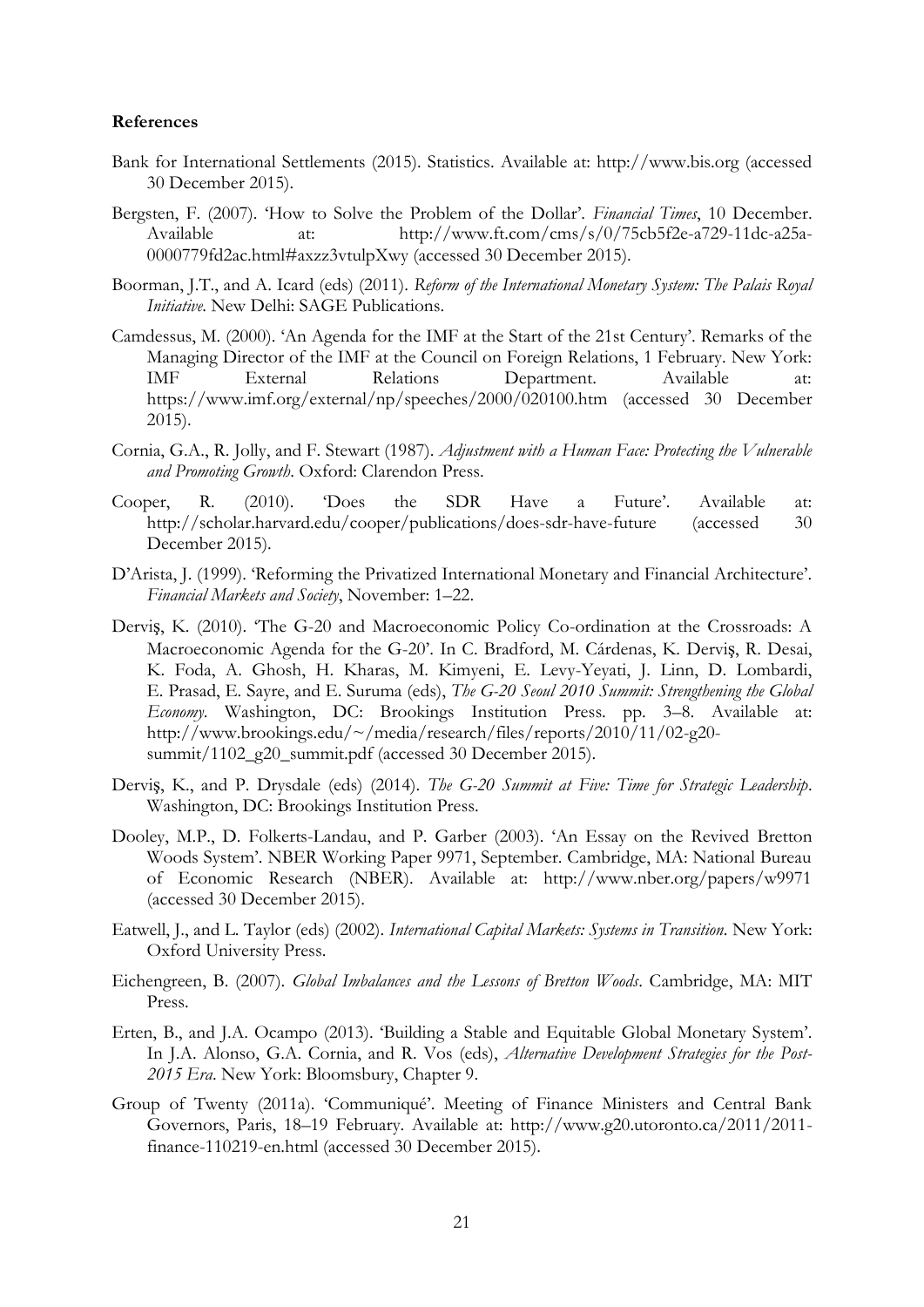- Group of Twenty (2011b). 'Final Communiqué'. Meeting of G20 Finance Ministers and Central Bank Governors, Washington DC, 14–15 April. Available at: http://www.g20.utoronto.ca/2011/2011-finance-110415-en.html (accessed 30 December 2015).
- Group of Twenty (2011c). 'G-20 Coherent Conclusions for the Management of Capital Flows Drawing on Country Experiences', 3–4 November. Available at: http://www.g20.org/ (accessed 30 December 2015).
- Gallagher, K.P., S. Griffith-Jones, and J.A. Ocampo (eds) (2012). 'Regulating Global Capital Flows for Long-Run Development'. Pardee Center Task Force Report, March. Boston, MA: Boston University. Available at: http://stephanygj.net/papers/RegulatingGlobalCapitalFlowsForLongRunDevelopment201 2.pdf (accessed 30 December 2015).
- Gallagher, K., and J.A. Ocampo (2013). 'IMF's New View on Capital Controls'. *Economic and*  Political Weekly, 48(12): 10–13. Available at: http://www.epw.in/system/files/pdf/2013\_48/12/IMFs\_New\_View\_on\_Capital\_Control s.pdf (accessed 30 December 2015).
- Herman, B., J.A. Ocampo, and S. Spiegel (eds) (2010). 'Conclusions: Towards a Comprehensive Sovereign Bankruptcy Regime'. In B. Herman, J.A. Ocampo, and S. Spiegel (eds), *Overcoming Developing Country Debt Crises*. New York, NY: Oxford University Press. Chapter 17, pp. 489–96.
- ICMA (2014a). 'International Aggregated Collective Action Clauses (CACs) for the Terms and Conditions of Sovereign Notes'. August. Zurich: International Capital Market Association. Available at: http://www.icmagroup.org/resources/Sovereign-Debt-Information/ (accessed 30 December 2015).
- ICMA (2014b). 'Standard Pari Passu Provision for the Terms and Conditions of Sovereign Notes'. August. Zurich: International Capital Market Association. Available at: http://www.icmagroup.org/resources/Sovereign-Debt-Information/ (accessed 30 December 2015).
- IMF (2002). 'Guidelines on Conditionality'. 25 September. Washington, DC: International Monetary Fund (IMF). Available at: https://www.imf.org/External/np/pdr/cond/2002/eng/guid/092302.htm (accessed 30 December 2015).
- IMF (2003). 'IMF Concludes Discussion on Access Policy in the Context of Capital Account Crises; and Review of Access Policies in the Credit Tranches and the Extended Fund Facility'. Public Information Notice 03/37, 31 March. Washington, DC: External Relations Department, International Monetary Fund (IMF). Available at: https://www.imf.org/external/np/sec/pn/2003/pn0337.htm (accessed 30 December 2015).
- IMF (2009a). 'IMF Implements Major Lending Policy Improvements'. Background Note, 24 March. Washington, DC: International Monetary Fund (IMF). Available at: https://www.imf.org/external/np/pdr/fac/2009/032409.htm (accessed 30 December 2015).
- IMF (2009b). 'Committee on IMF Governance Reform: Final Report'. 24 March. Washington, DC: International Monetary Fund (IMF). Available at: http://www.imf.org/external/np/omd/2009/govref/032409.pdf (accessed 30 December 2015).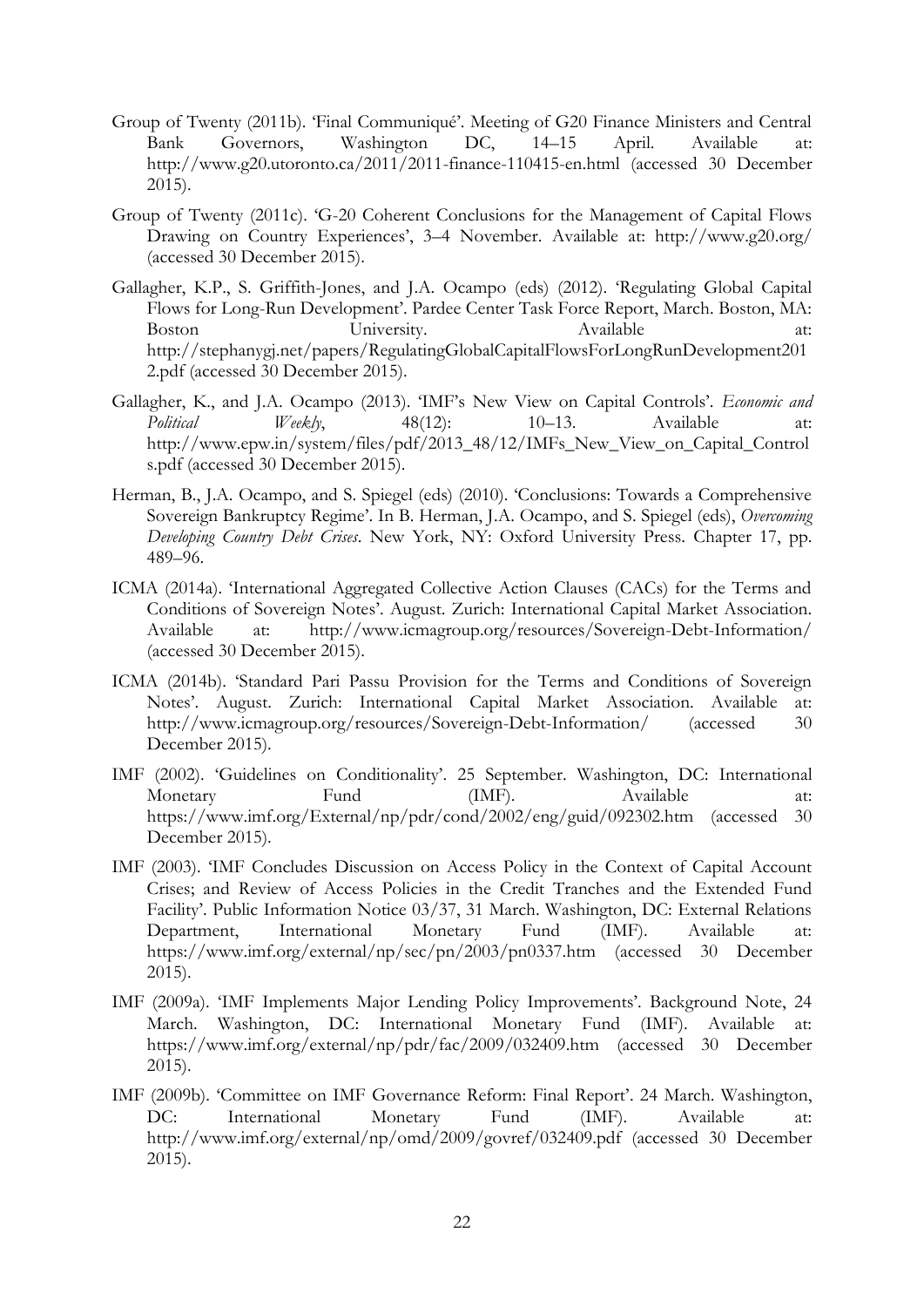- IMF (2009c). 'IMF Reforms Financial Facilities for Low-Income Countries'. Public Information Notice 09/94, 29 July. Washington, DC: External Relations Department, International Monetary Fund (IMF). Available at: https://www.imf.org/external/np/sec/pn/2009/pn0994.htm (accessed 30 December 2015).
- IMF (2011a). 'Recent Experiences in Managing Capital Inflows: Crosscutting Themes and Possible Policy Framework'. 14 February. Washington, DC: International Monetary Fund (IMF). Available at: http://www.imf.org/external/np/pp/eng/2011/021411a.pdf (accessed 30 December 2015).
- IMF (2011b). *World Economic Outlook (WEO). Tensions from the Two-Speed Recovery: Unemployment, Commodities, and Capital Flows*. Washington, DC: International Monetary Fund (IMF). Available at: https://www.imf.org/external/pubs/ft/weo/2011/01/ (accessed 30 December 2015).
- IMF (2011c). 'Review of the Fund's Involvement in the G-20 Mutual Assessment Process'. 13 May. Washington, DC: International Monetary Fund (IMF). Available at: https://www.imf.org/external/np/pp/eng/2011/051311.pdf (accessed 30 December 2015).
- IMF (2012a). '2011 Review of Conditionality. Background Paper 1: Content and Application of Conditionality'. 18 June. Washington, DC: International Monetary Fund (IMF). Available at: http://www.imf.org/external/np/pp/eng/2012/061812.pdf (accessed 30 December 2015).
- IMF (2012b). 'Pilot External Sector Report: Key Points'. 2 July. Washington, DC: International Monetary Fund (IMF). Available at: http://www.imf.org/external/np/pp/eng/2012/070212.pdf (accessed 30 December 2015).
- IMF (2012c). 'The Liberalization and Management of Capital Flows: An Institutional View'. 14 November. Washington, DC: International Monetary Fund (IMF). Available at: http://www.imf.org/external/np/pp/eng/2012/111412.pdf (accessed 30 December 2015).
- IMF (2013). 'Sovereign Debt Restructuring: Recent Developments and Implications for the Fund's Legal and Policy Framework'. Staff Paper, 26 April. Washington, DC: International Monetary Fund (IMF). Available at: https://www.imf.org/external/np/pp/eng/2013/042613.pdf (accessed 30 December 2015).
- IMF (2014). 'Strengthening of the Contractual Framework to Address Collective Action Problems in Sovereign Debt Restructurings'. Staff Report, 2 September. Washington, DC: International Monetary Fund (IMF). https://www.imf.org/external/np/pp/eng/2014/090214.pdf (accessed 30 December 2015).
- IMF (2015a). '2015 External Sector Report: Individual Economy Assessments'. 27 July. Washington, DC: International Monetary Fund (IMF). Available at: https://www.imf.org/external/np/pp/eng/2015/062615a.pdf (accessed 30 December 2015).
- IMF (2015b). 'Review of the Method of Valuation of the SDR'. IMF Policy Paper, 13 November. Washington, DC: International Monetary Fund (IMF). Available at: http://www.imf.org/external/np/pp/eng/2015/111315.pdf (accessed 30 December 2015).
- IMF (2015c). 'Special Drawing Right (SDR)'. IMF Factsheet, 30 November. Washington, DC: International Monetary Fund (IMF). Available at: http://www.imf.org/external/np/exr/facts/sdr.htm (accessed 30 December 2015).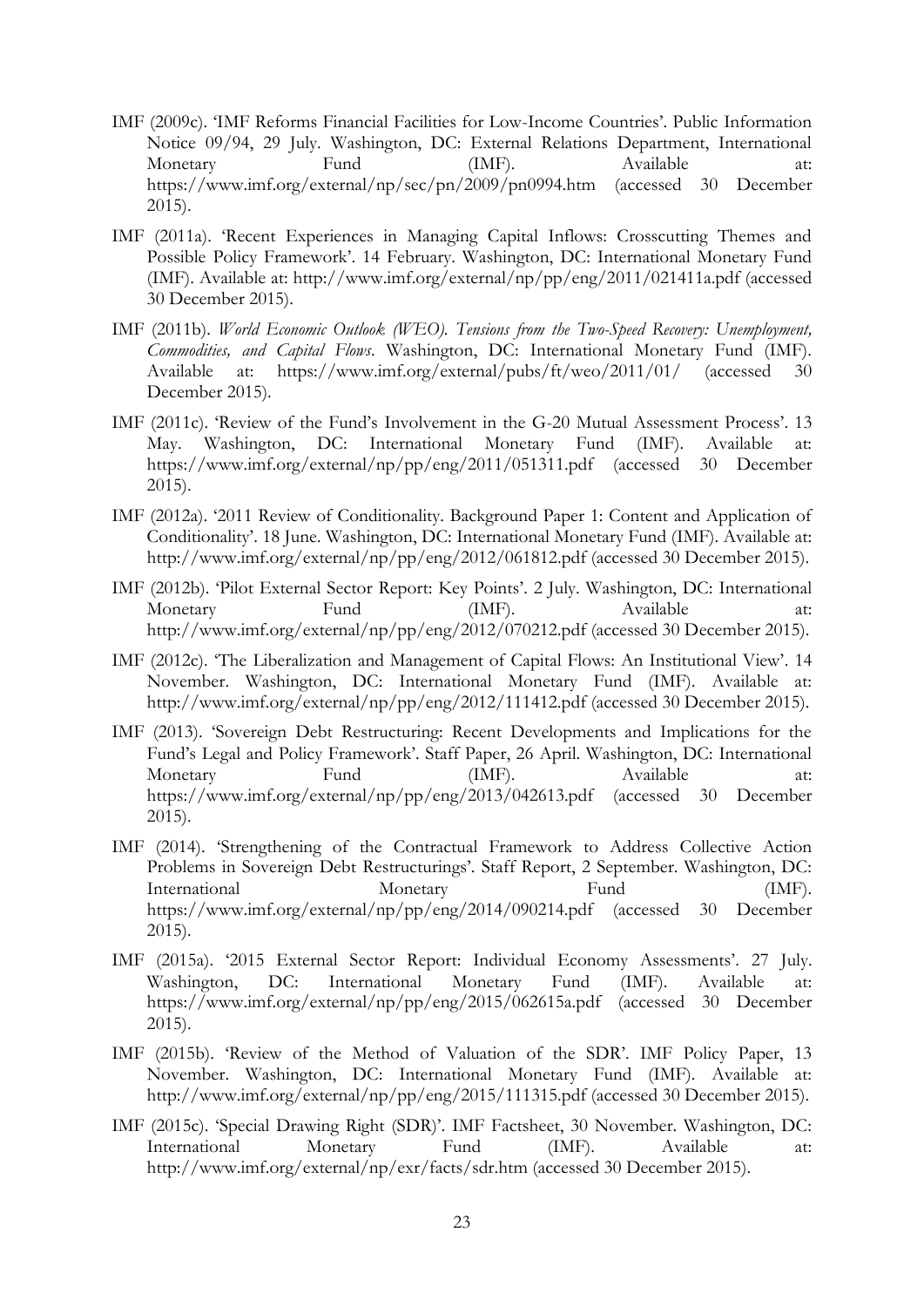- IMF-IEO (2007). 'An IEO Evaluation of Structural Conditionality in IMF-Supported Programmes'. Evaluation Report. Washington, DC: Independent Evaluation Office (IEO) of the International Monetary Fund (IMF). Available at: http://www.ieoimf.org/ieo/pages/CompletedEvaluation111.aspx (accessed 30 December 2015).
- IMF-IEO (2008). 'Governance of the IMF: An Evaluation'. Evaluation Report. Washington, DC: Independent Evaluation Office (IEO) of the International Monetary Fund (IMF). Available at: http://www.ieo-imf.org/ieo/pages/CompletedEvaluation110.aspx (accessed 30 December 2015).
- IMF-IEO (2011). 'IMF Performance in the Run-Up to the Financial and Economic Crisis: IMF Surveillance in 2004–07'. Evaluation Report. Washington, DC: Independent Evaluation Office (IEO) of the International Monetary Fund (IMF). Available at: http://www.ieoimf.org/ieo/pages/NewsLinks107.aspx (accessed 30 December 2015).
- Kaiser, J. (2013). 'Resolving Sovereign Debt Crises'. FES Working Paper, October. Bonn: Friedrich Ebert Stiftung (FES). Available at: http://www.erlassjahr.de/english/towards-aninternational-insolvency-framework.html (accessed 30 December 2015).
- Kenen, P. (2001). *The International Financial Architecture: What's New? What's Missing?*. Washington, DC: Institute for International Economics.
- Kenen, P. (2010a). 'Reforming the Global Reserve Regime: The Role of a Substitution Account'. *International Finance*, 13(1): 1–23.
- Kenen, P. (2010b). 'An SDR-based Reserve System'. *Journal of Globalization and Development*, 1(2): Article 13.
- Keynes, J.M. (1969). 'The Keynes Plan (1942–43)'. In J.K. Horsefield (ed.), *The International Monetary Fund, 1945–1965: Twenty Years of International Monetary Cooperation. Volume III: Documents*. Washington, DC: International Monetary Fund, pp. 3–36.
- Krueger, A.O. (2002). *A New Approach to Sovereign Debt Restructuring*. Washington, DC: International Monetary Fund (IMF).
- Lin, J.L. (2013). *Against the Consensus: Reflections on the Great Recession*. Cambridge: Cambridge University Press.
- Mateos y Lagos, I., R. Duttagupta, and R. Goyal (2011). 'The Debate on the International Monetary System'. In J.T. Boorman and A. Icard (eds), *Reform of the International Monetary System: The Palais Royal Initiative*. New Delhi: SAGE Publications, Chapter 9, pp. 91–116.
- Matoo, A., and A. Subramanian (2008). 'Currency Undervaluation and Sovereign Wealth Funds: A New Role for the World Trade Organization'. IIE Working Paper Series 08-2. Washington, DC: Peterson Institute for International Economics, World Bank. Available at: http://www.iie.com/publications/wp/wp08-2.pdf (accessed 30 December 2015).
- McKay, J., U. Volz, and R. Wölfinger (2011). 'Regional Financing Arrangements and the Stability of the International Monetary System'. *Journal of Globalization and Development*, 2(1): Article 5.
- Ocampo, J.A. (2002). 'Recasting the International Financial Agenda'. In J. Eatwell and L. Taylor (eds), *International Capital Markets: Systems in Transition*. New York, NY: Oxford University Press, pp. 41–73.
- Ocampo, J.A. (2006). 'Regional Financial Cooperation: Experiences and Challenges'. In J.A. Ocampo (ed.), *Regional Financial Cooperation*. Washington, DC: Brookings Institution Press and ECLAC, Chapter 1, pp. 1–39.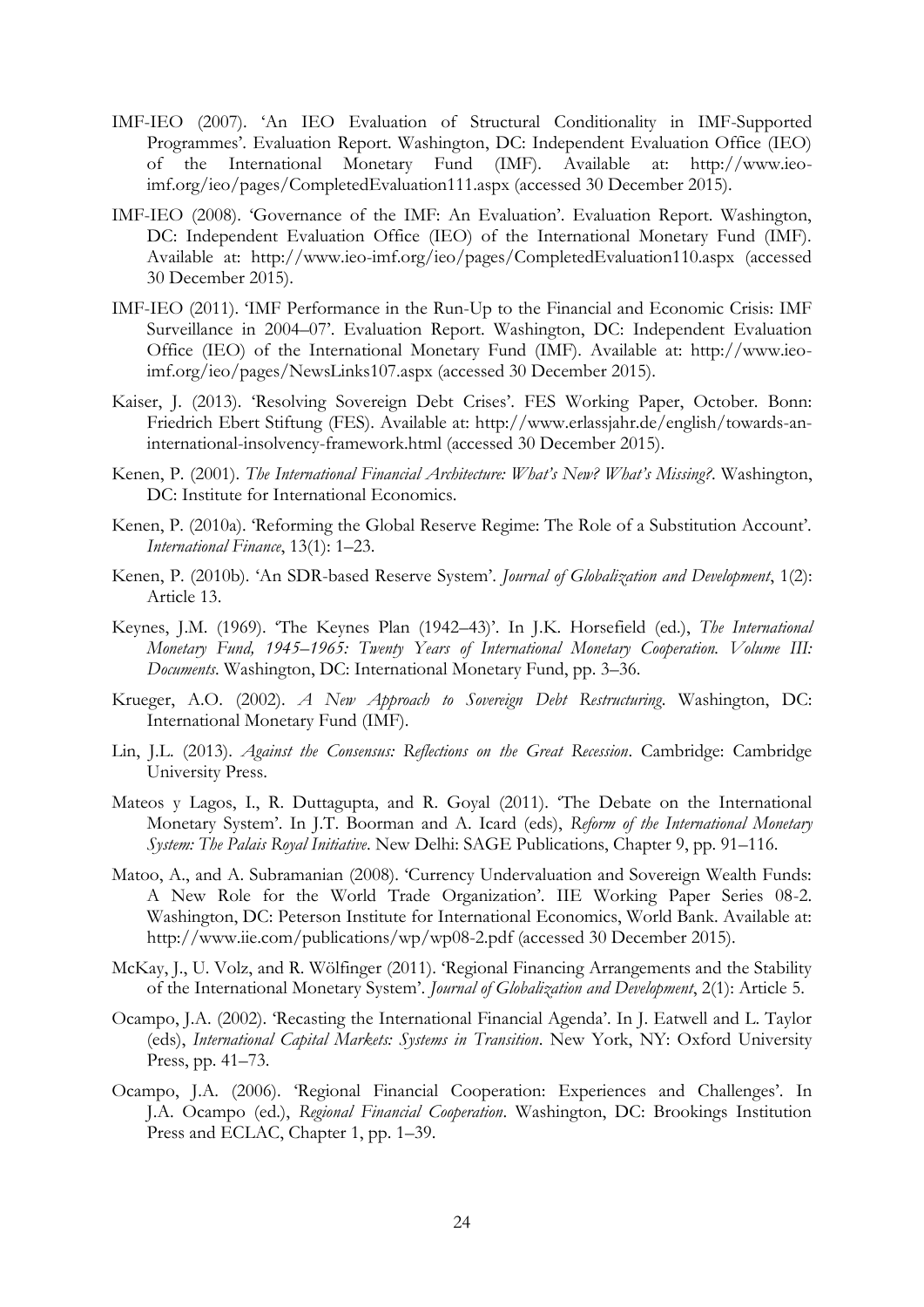- Ocampo, J.A. (2010). 'Reforming the Global Reserve System'. In S. Griffith-Jones, J.A. Ocampo, and J.E. Stiglitz (eds), *Time for a Visible Hand: Lessons from the 2008 World Financial Crisis*. New York, NY: Oxford University Press, Chapter 16, pp. 289–313.
- Ocampo, J.A. (2011). 'Reforming the International Monetary System'. WIDER Annual Lecture 14. Helsinki: UNU-WIDER. Available at: http://www.un.org/esa/ffd/economicgovernance/WIDERAnnualLecture.pdf (accessed 30 December 2015).
- Ocampo, J.A. (2014). 'The Provision of Global Liquidity: The Global Reserve System'. WIDER Working Paper 2014/141. Helsinki: UNU-WIDER.
- Ocampo, J.A. (2015). 'Emerging Economies and the Reform of the Global Monetary System'. In J.M. Fanelli (ed.), *Asymmetric Demography and the Global Economy: Growth Opportunities and Macroeconomic Challenges in an Ageing World*. New York, NY: Palgrave Macmillan, Chapter 5, pp. 127–50.
- Ocampo, J.A., J. Kregel, and S. Griffith-Jones (2007). *International Finance and Development*. London: Zed Books.
- Ocampo, J.A., S. Spiegel, and J.E. Stiglitz (2008). 'Capital Market Liberalization and Development'. In J.A. Ocampo and J.E. Stiglitz (eds), *Capital Market Liberalization and Development*. New York, NY: Oxford University Press, pp. 1–47.
- Ocampo, J.A., and J.E. Stiglitz (2011). 'From the G-20 to a Global Economic Coordination Council'. *Journal of Globalization and Development*, 2(2): 1–18.
- Ostry, J.D., A.R. Ghosh, K. Habermeier, M. Chamon, M.S. Qureshi, and D.B.S. Reinhardt (2010). 'Capital Inflows: The Role of Controls'. IMF Staff Position Note SPN/10/04. Washington, DC: International Monetary Fund. Available https://www.imf.org/external/pubs/ft/spn/2010/spn1004.pdf (accessed 30 December 2015).
- Ostry, J.D., A.R. Ghosh, K. Habermeier, M. Chamon, L. Laeven, M.S. Qureshi, and A. Kokenyne (2011). 'Managing Capital Inflows: What Tools to Use?'. IMF Staff Discussion Note SDN/11/06. Washington, DC: International Monetary Fund. Available at: https://www.imf.org/external/pubs/ft/sdn/2011/sdn1106.pdf (accessed 30 December 2015).
- Padoa-Schioppa, T. (2011). 'The Ghost of Bancor: The Economic Crisis and Global Monetary Disorder'. In J.T. Boorman and A. Icard (eds), *Reform of the International Monetary System: The Palais Royal Initiative*. New Delhi: SAGE Publications, Chapter 6, pp. 51–74.
- Polak, J.J. (1979). 'Thoughts on an International Monetary Fund based Fully on SDR'. IMF Pamphlet Series 28. Washington, DC: International Monetary Fund (IMF).
- Polak, J.J. (2005). *Economic Theory and Financial Policy: Selected Essays of Jacques J. Polak, 1994–2004*, edited by J.M. Boughton. Armonk, NY: M.E. Sharpe.
- Prasad, E.S., K. Rogoff, S.-J. Wei, and M. Ayhan Rose (2003). 'Effects of Financial Globalization on Developing Countries: Some Empirical Evidence'. IMF Occasional Paper 220. Washington, DC: International Monetary Fund (IMF). Available at: https://www.imf.org/external/np/res/docs/2003/031703.pdf (accessed 30 December 2015).
- Solomon, R. (1977). *The International Monetary System, 1945–1976: An Insider's View*. New York, NY: Harper & Row.
- Stiglitz, J.E. (2002). *Globalization and Its Discontents*. New York, NY: W.W. Norton.